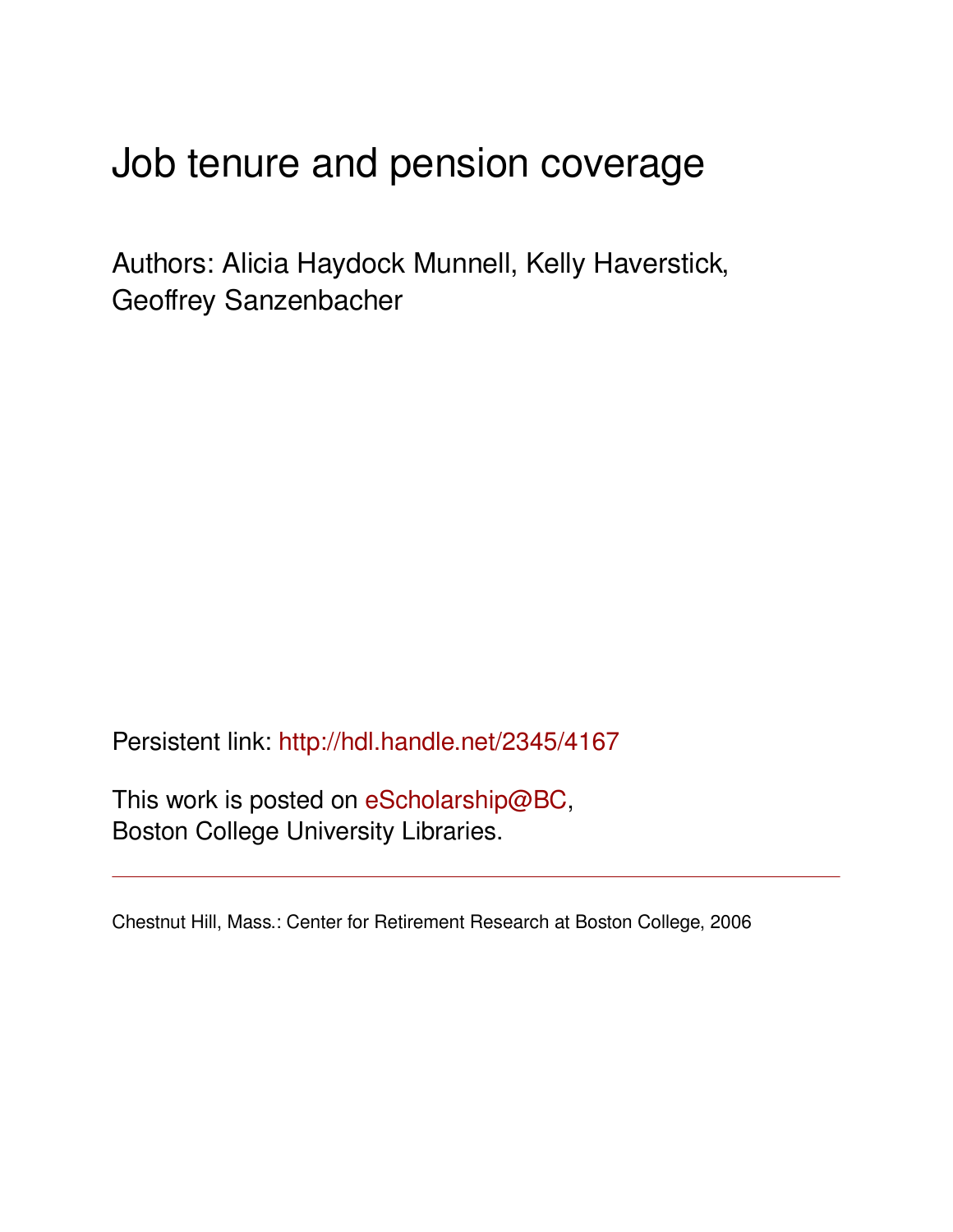# **JOB TENURE AND PENSION COVERAGE**

Alicia H. Munnell, Kelly Haverstick, and Geoffrey Sanzenbacher

CRR WP 2006-18 Released: October 2006 Draft Submitted: October 2006

Center for Retirement Research at Boston College 258 Hammond Street Chestnut Hill, MA 02467 Tel: 617-552-1762 Fax: 617-552-1750 http://www.bc.edu/crr

\* Alicia H. Munnell is the Director of the Center for Retirement Research (CRR) and the Peter F. Drucker Professor of Management Sciences at Boston College's Carroll School of Management. Kelly Haversstick is a research economist at the CRR. Geoffrey Sanzenbacher is a graduate research assistant at the CRR. The research reported herein was performed, in part, pursuant to a grant from the U.S. Social Security Administration (SSA) funded as part of the Retirement Research Consortium. The findings and conclusions expressed are soley those of the authors and do not represent the views of SSA, any agency of the Federal Government, or Boston College. The authors would like to thank JP Aubry for helpful research assistance.

© 2006, by Alicia H. Munnell, Kelly Haverstick, and Geoffrey Sanzenbacher. All rights reserved. Short sections of text, not to exceed two paragraphs, may be quoted without explicit permission provided that full credit, including  $\odot$  notice, is given to the source.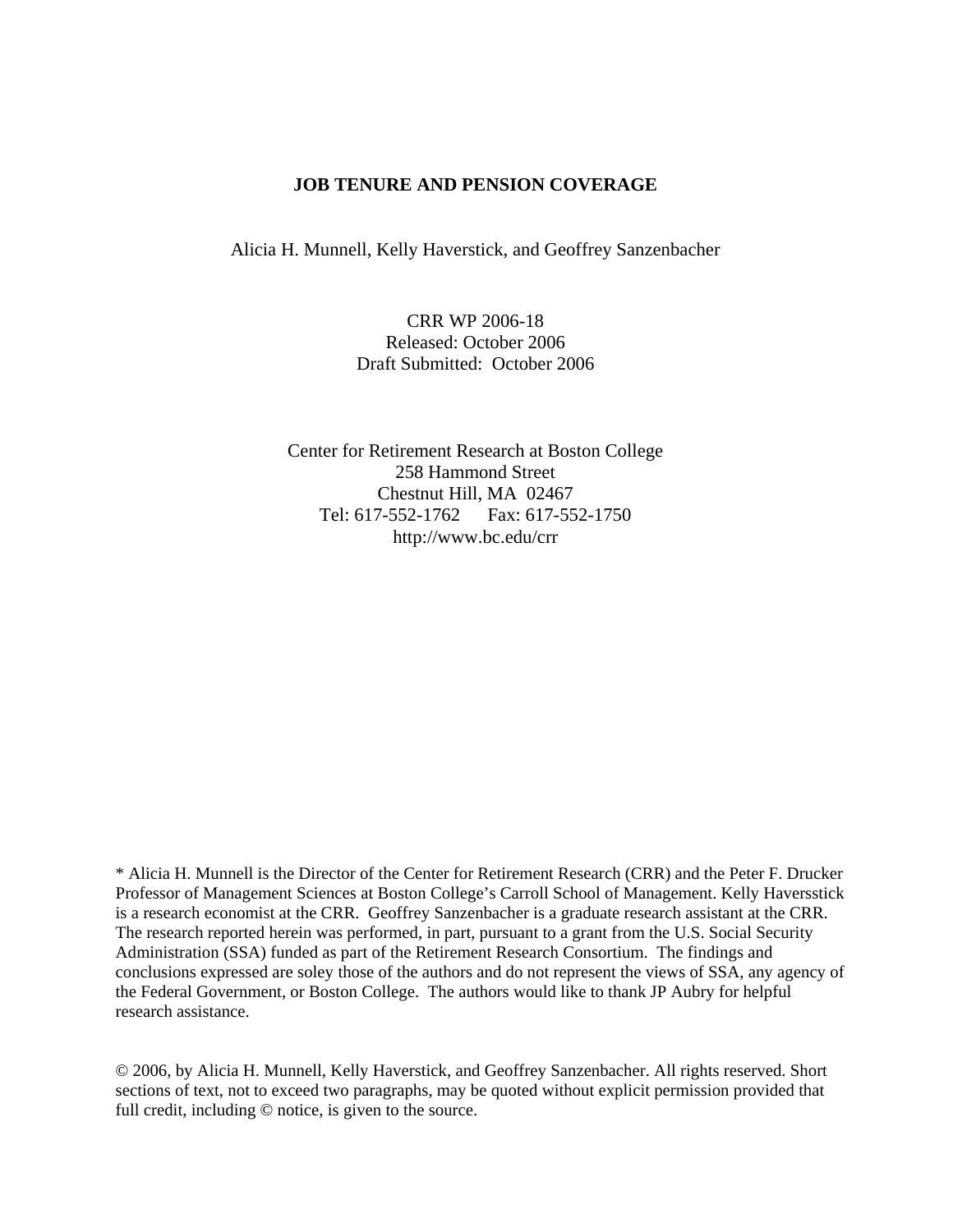# *About the Center for Retirement Research*

The *Center for Retirement Research at Boston College*, part of a consortium that includes a parallel centers at the University of Michigan and the National Bureau of Economic Research, was established in 1998 through a grant from the Social Security Administration. The goals of the Center are to promote research on retirement issues, to transmit new findings to the policy community and the public, to help train new scholars, and to broaden access to valuable data sources. Through these initiatives, the Center hopes to forge a strong link between the academic and policy communities around an issue of critical importance to the nation's future.

#### **Center for Retirement Research at Boston College**

258 Hammond Street Chestnut Hill, MA 02467 phone: 617- 552- 1762 fax: 617- 552- 0191 e-mail: crr@bc.edu www.bc.edu/crr

*Affiliated Institutions:*  American Enterprise Institute The Brookings Institution Center for Strategic and International Studies Massachusetts Institute of Technology Syracuse University Urban Institute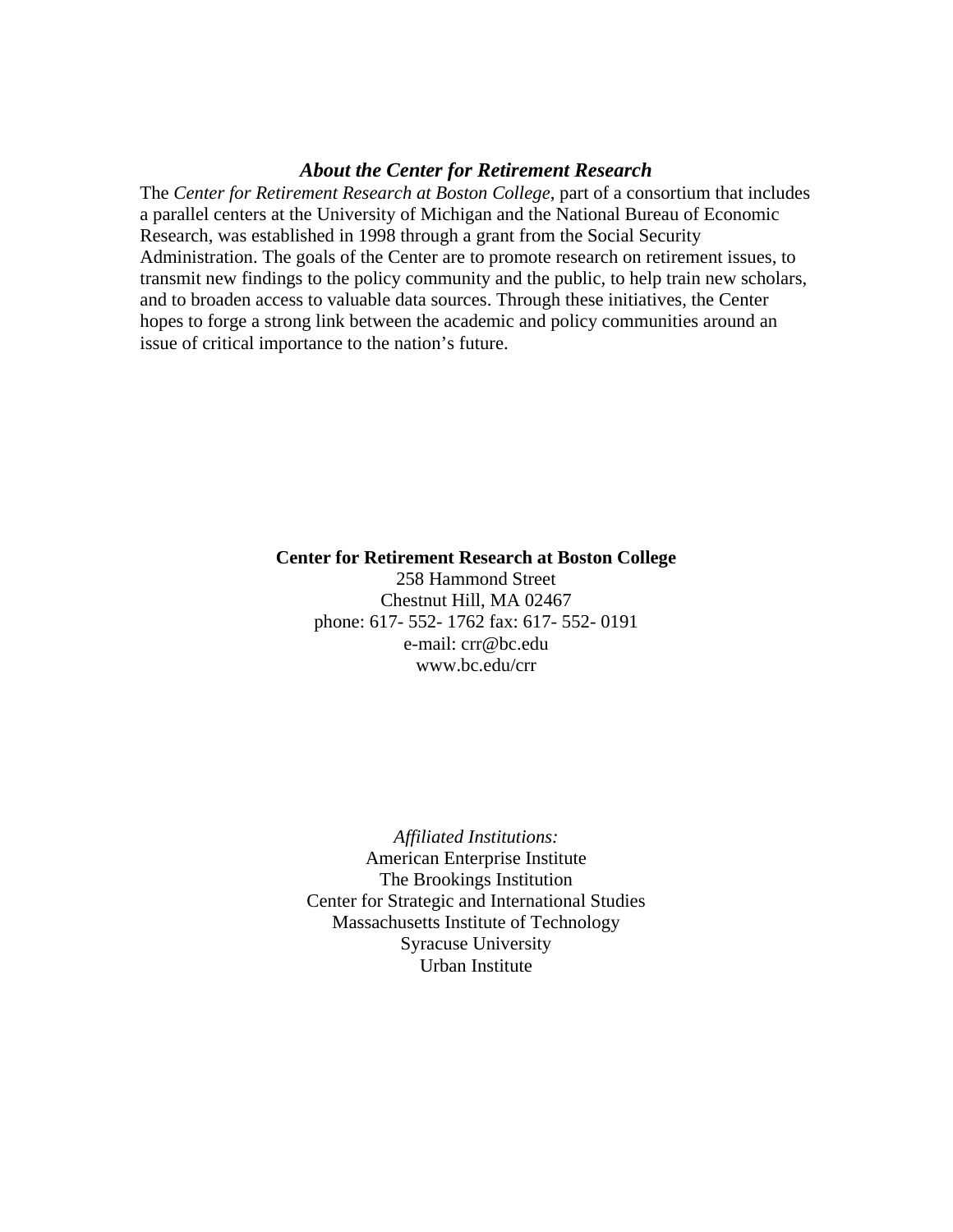#### **Abstract**

Commentators constantly cite an increase in labor mobility as a major reason for the shift in the private sector from defined benefit to defined contribution plans. But while most casual observers accept such a phenomenon, economists have been hard pressed to find any significant change over time. Only in recent years have the data indicated that mobility might have increased for some groups. This pattern suggests that the advent of 401(k) plans led to an increase in mobility rather than an increase in mobility leading to the proliferation of 401(k)s. This paper attempts to sort out this "chicken and egg" issue using data from the *Current Population Survey* (CPS) and the 1984 through 2001 panels of the *Survey of Income and Program Participation* (SIPP).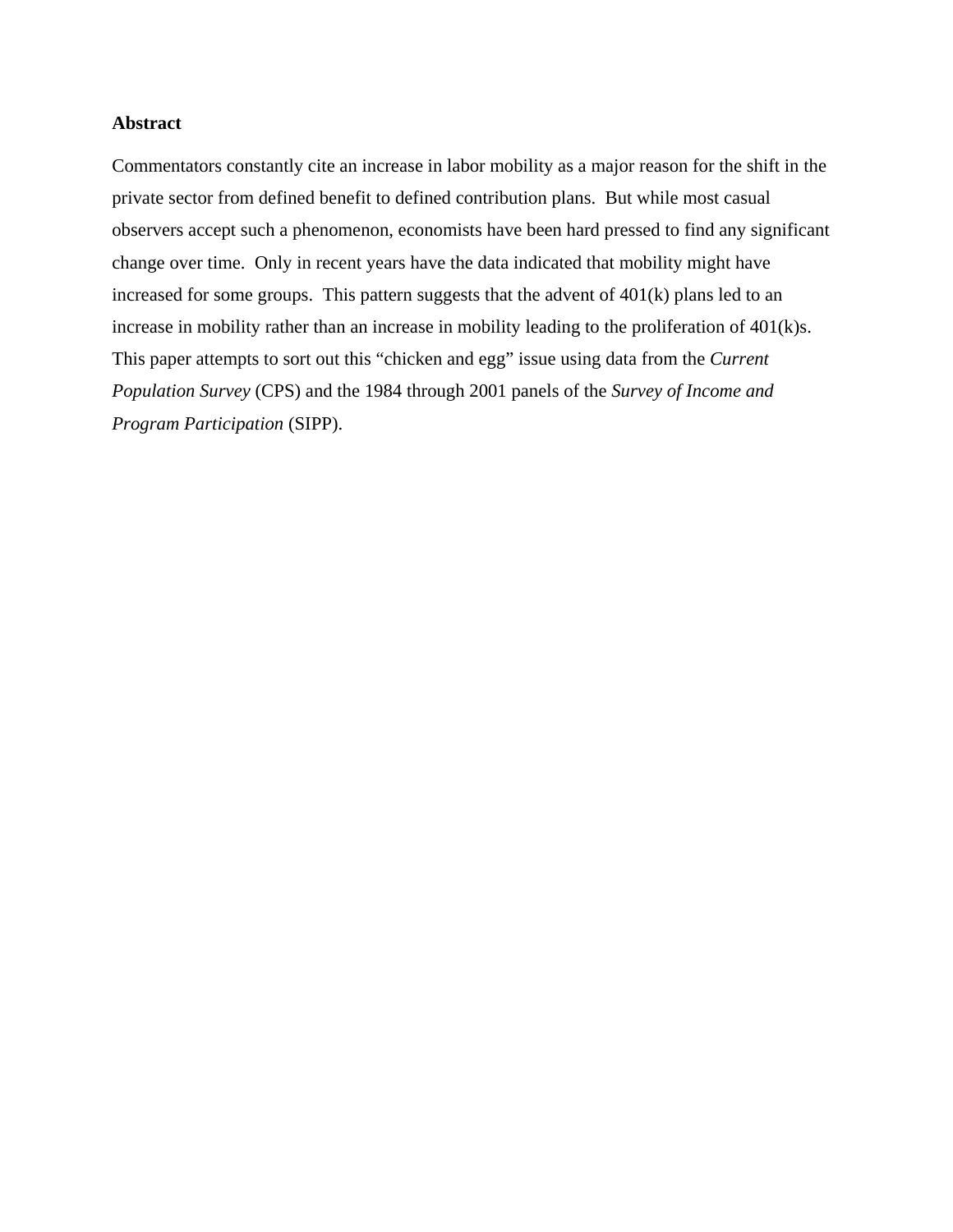#### **Introduction**

Commentators constantly cite an increase in labor mobility as a major reason for the shift in the private sector from defined benefit to defined contribution plans. But while most casual observers accept such a phenomenon, economists have been hard pressed to find any significant change over time. Only in recent years have the data indicated that mobility might have increased for some groups. This pattern suggests that the advent of  $401(k)$  plans led to an increase in mobility rather than an increase in mobility leading to the proliferation of  $401(k)s$ . This paper attempts to sort out this "chicken and egg" issue.

Section I describes the nature of the shift from traditional defined benefit plans to  $401(k)$ s. Section II summarizes how the shift occurred. Section III explores possible reasons on both the employer and employee side for the shift. Section IV presents evidence on tenure from the tenure supplements to the Current Population Survey and the 1984 through 2001 panels of the Survey of Income and Program Participation (SIPP). Section V provides data on retention rates from the tenure supplements. Section VI uses SIPP data to estimate the relationship between tenure and type of pension coverage. Section VII concludes.

The bottom line is that, whereas tastes regarding lifetime employment may have begun to shift in the early 1980s, tenure and mobility remained virtually unchanged until the mid-1990s. Therefore, it is very hard to argue that increased mobility explains the spread of 401(k) plans. Since the mid 1990s, tenure and retention rates have declined, particularly for men over 45 who would have been most constrained from switching jobs in a defined benefit world. The SIPP data, which show that tenure depends importantly on the type of pension coverage, suggest that the shift to  $401(k)$  plans may have caused a reduction in median tenure among older workers. Thus, the egg  $(401(k))$  plans) came first and then the chicken (increased mobility).

#### **I. Pension Coverage and Mobility**

The nature of pension coverage has shifted dramatically in the last two decades. Twenty years ago, most people with pension coverage had a traditional defined benefit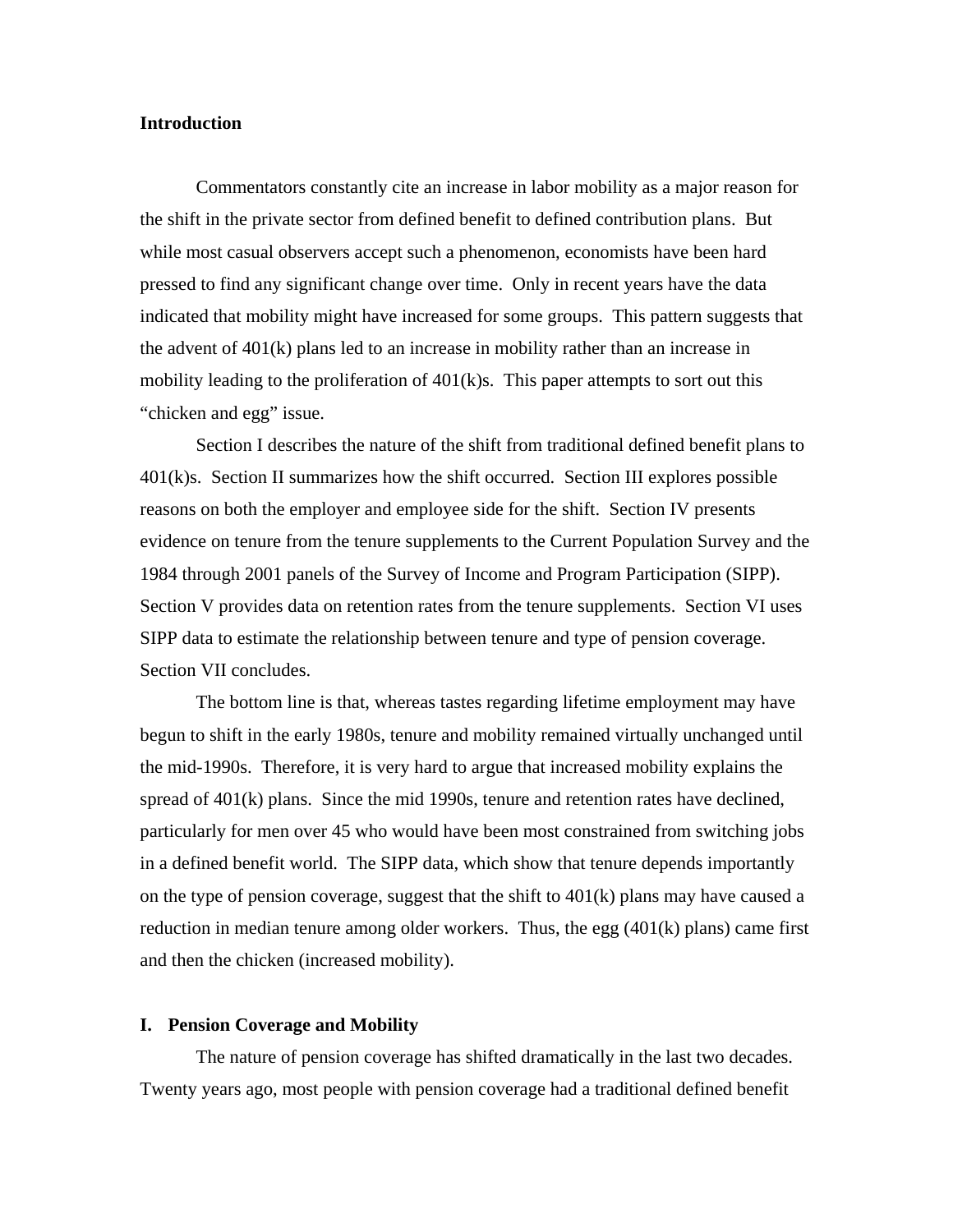plan that paid benefits at retirement in the form of a lifetime annuity – often a percentage of final salary for each year of service. The employer finances these benefits by making pre-tax contributions into a pension fund; employees typically do not contribute. The employer holds the assets in trust, directs the investments, and bears the risk. The Pension Benefit Guaranty Corporation (PBGC) insures benefits up to specified limits.<sup>1</sup>

Today the world looks very different. Most people with pensions have a defined contribution plan – most often a  $401(k)$ . In contrast to defined benefit plans, defined contribution plans are like savings accounts. Generally the employee, and often the employer, contributes a specified percentage of salary into the account. These contributions are invested, usually at the direction of the employee, mostly in mutual funds consisting of stocks and bonds. Upon retirement, the worker generally receives the balance in the account as a lump sum, albeit with the option to roll it over to an IRA.

 Defined benefit plans and 401(k)s would be expected to have a very different effect on worker mobility.<sup>2</sup> The original purpose of defined benefit plans was to encourage long tenure and efficient retirement. Since accrued pension benefits based on final earnings increase rapidly as job tenures lengthen and then decline as early retirement incentives fade out (see Figure 1), defined benefit plans motivate workers to remain with the firm and then retire. Workers with final earnings defined benefit plans

<sup>&</sup>lt;sup>1</sup> The PBGC monthly guarantee limit in 2006 is \$3,972 at age 65, and declines to \$1,787 at age 55. Employers pay for this insurance with premiums largely determined by the plan's funding status.

 $2$  The following discussion refers to 'traditional' defined benefit plans. During the 1990s, many employers converted their traditional defined benefit plans to cash balance plans. As in traditional defined benefit plans, the employer makes the contributions, owns the assets, selects the investments, and bears the risk. The PBGC also insures the benefits. To the employee, however, cash balance plans look very much like defined contribution plans. The employer typically contributes 4 or 5 percent of the worker's pay to a "notional" account and provides an interest credit on the balances. Employees receive regular statements and generally withdraw the balance as a lump sum when they retire or terminate employment. Since these plans are not backloaded, employees suffer no loss in benefits as they move from job to job, and therefore would not be expected to affect mobility. Bank America created the first cash balance plan in 1985, and by 2003 these plans accounted for 22 percent of employees and 26 percent of assets in defined benefit plans (Buessing and Soto, 2006). Since 2003, extensive litigation has brought the expansion of cash balance plans to a virtual halt.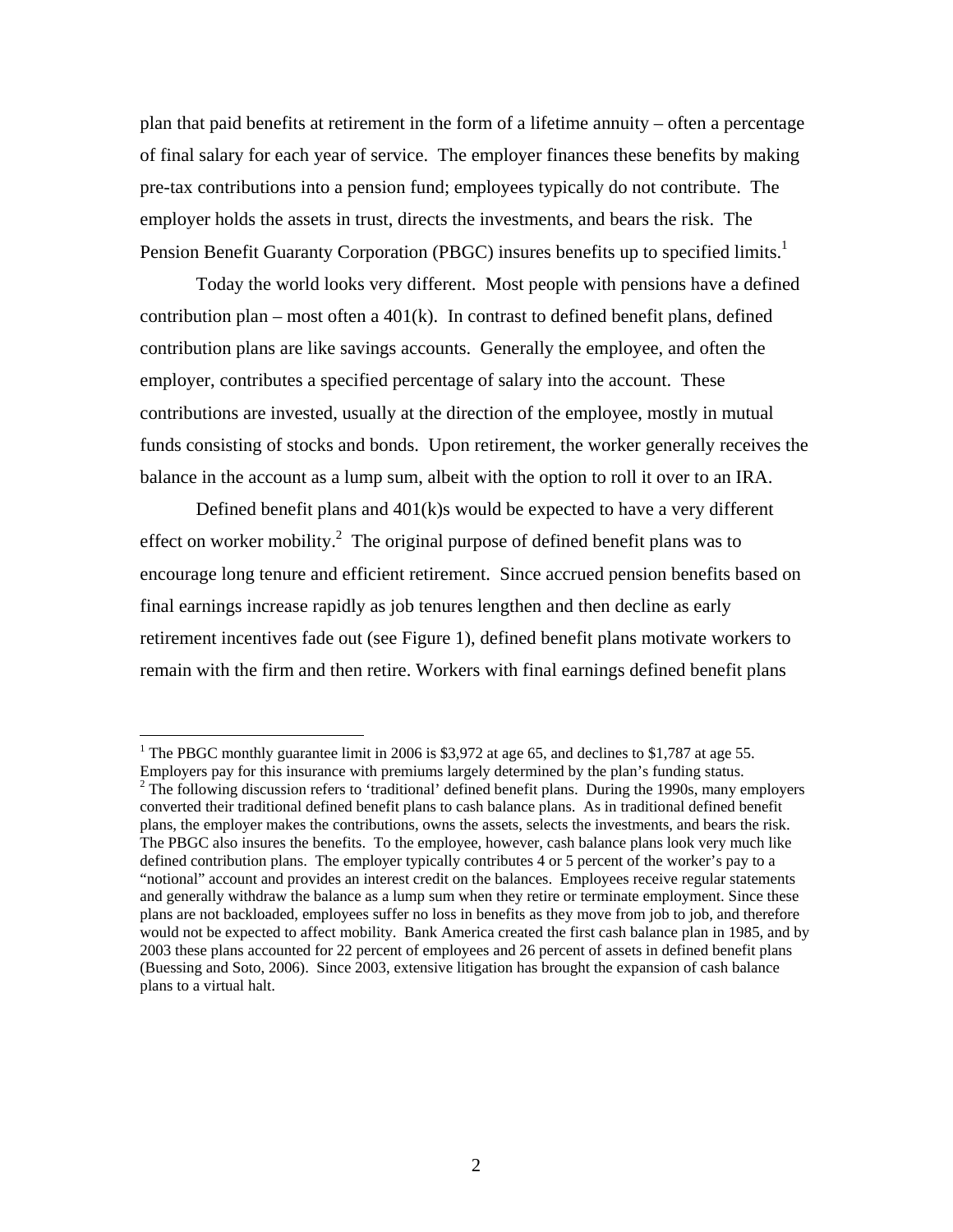who change jobs, even among firms with identical plans and immediate vesting, receive significantly lower benefits than workers with continuous coverage under a single plan.

 The effect of mobility in a defined benefit plan that provides 1.5 percent of final earnings for each year of service is shown in Figure 2. With 3 percent inflation, the steady earner would receive a replacement rate at age 62 of 50 percent. If the employee switches jobs at age 45, even to a firm with an identical plan, the replacement rate drops to 41 percent; if he changes jobs twice, the replacement rate drops to 37 percent. The reason job changers get lower replacement rates is because their benefits are based on earnings at the time they terminate employment. Workers who do not change have their pension credits applied to final earnings, which reflect inflation and productivity growth over their careers.<sup>3</sup> The greater the rate of inflation, the greater the discrepancy between benefits based on wages at termination and those based on final earnings.

Defined contribution plans generally – and  $401(k)$  plans in particular – are not a mechanism for retaining workers. As noted above, benefits accrue smoothly over the worker's lifetime; they are not "backloaded" as in traditional defined benefit plans. Once vested, workers do not forfeit any benefits when they change employers, and therefore  $401(k)$  plans should not deter mobility in any way. Thus, commentators often suggest that increased mobility of U.S. workers is one factor that explains the shift in coverage from defined benefit plans to 401(k)s.

#### **II. The Mechanics of the Shift to 401(k) Plans**

 $\overline{a}$ 

The changing nature of pension coverage is shown in Figure 3. In 1980, 83 percent of private sector workers with pension coverage had either a defined benefit plan only or a defined benefit plan and a supplementary defined contribution plan. By the early 1990s, that percentage had declined to 57 percent, and in 2004 it was 39 percent.

 $3$  An example might help clarify. Consider a worker who is covered by a defined benefit plan that pays 1.5 percent of final earnings for each year of service. This worker, who starts work the company at age 30 and retires at age 62 earning \$55,000, would be entitled to an annual benefit at age 62 of \$26,200 per year (1.5 percent x 32 years x \$55,000). However, if that worker switched jobs at age 45, when he was earning \$35,000, even to firm with an identical plan, he would have a combined benefit of only \$20,900. From his first employer, he would receive \$7,875 (1.5 percent x 15 years x \$35,000), and from his second employer \$14,025 (1.5 percent x 17 years x \$55,000).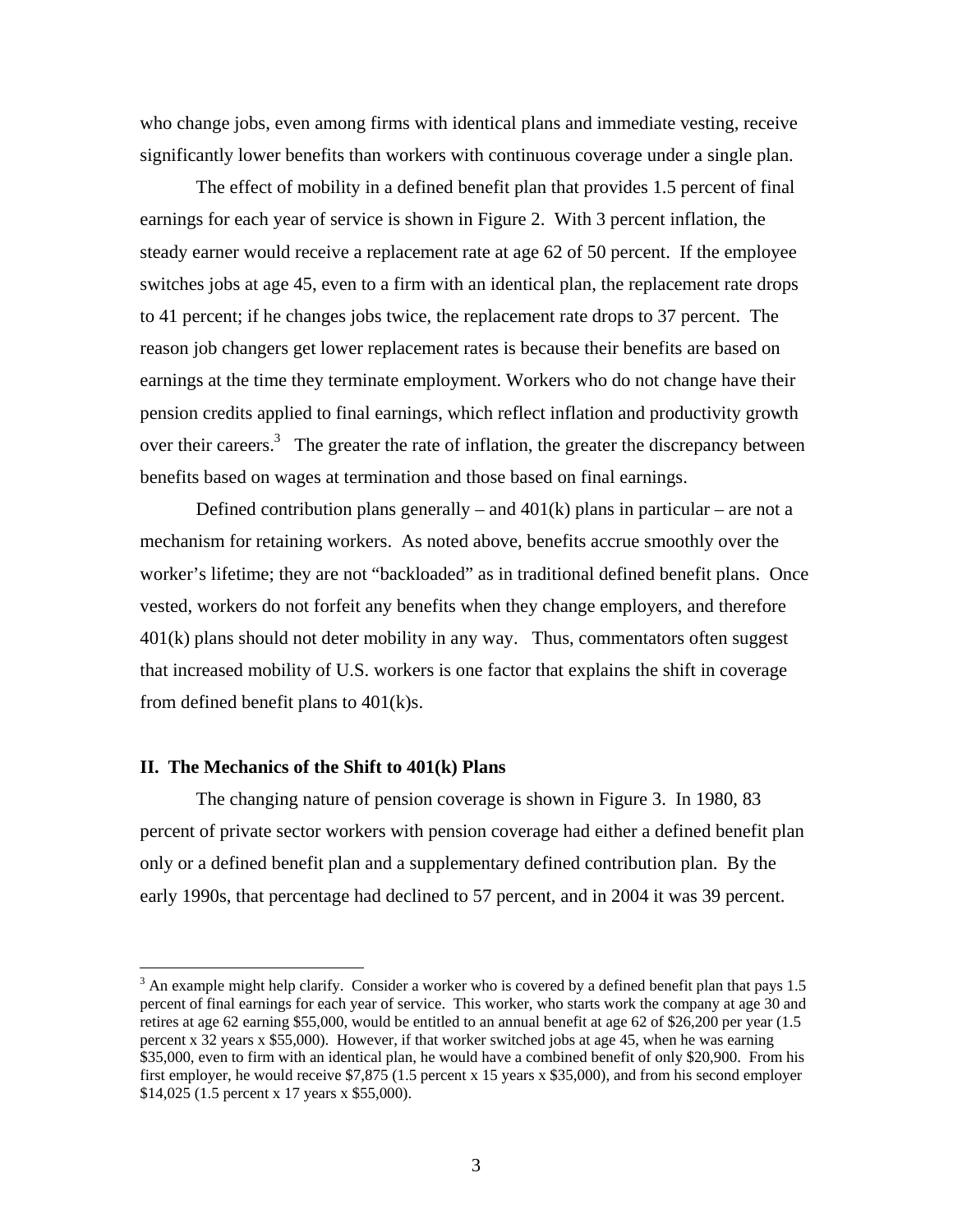Most workers today rely on 401(k) plans as their only source of employer-sponsored retirement saving. The question is how pension coverage moved from there to here.

 The first point worth emphasizing is that – until the recent round of "pension freezes" – the actual shutting down of a defined benefit plan and opening of a 401(k) was an extremely rare event, particularly among large plans.<sup>4</sup> One study (Ippolito 1999) carefully followed a sample of 249 defined benefit plans with at least 500 participants over the period 1987 through 1995; of the 249 original plans, 214 remained in 1995. Of the 35 that sponsors terminated, 3 were replaced by a new defined benefit plan; 14 by no new plan; and only 18 by a defined contribution plan. In other words, most participants in the original sample were still in a defined benefit plan at the end of the study; their employers did not replace their defined benefit plan with a  $401(k)$ .<sup>5</sup>

Instead of conversions from defined benefit plans, initial coverage by 401(k)s resulted from the addition of 401(k) provisions to traditional thrift and profit-sharing plans in the early 1980s. This was an obvious move because thrift plans, which generally served as supplements to defined benefit plans, required employees to make after-tax contributions. Since  $401(k)$  plans allowed pre-tax contributions, introducing a  $401(k)$ provision meant employees could maintain their contribution level and see an increase in take-home pay. In the case of profit sharing plans, the shifts to  $401(k)$ s and voluntary participation allowed employers to reduce the profits distributed to employees. About 30 percent of 401(k) participants in 1995 were in plans established before 1980 (see Table 1). Since 401(k) plans did not become popular until 1981, when the IRS issued clarifying regulations, a plan established before 1980 is generally presumed to be a thrift or profitsharing plan that was converted to a 401(k).

The second step in the growth of  $401(k)$  coverage was a surge in new plan formation and termination in the 1980s. Figure 4 presents initial applications to the Internal Revenue Service (IRS) for determination letters, which is an imperfect but useful

<sup>&</sup>lt;sup>4</sup> For a discussion of the factors underlying the recent rash of pension freezes, see Munnell et al (2006).<br><sup>5</sup> These results are consistent with these of two other studies. *Kruge* (1005) and Penke at al. (1006), system <sup>5</sup> These results are consistent with those of two other studies, Kruse (1995) and Papke et al. (1996), even though the various studies adopted different methodologies. The first tracked all pension plans from 1980 to 1986 using data from the Form 5500 and the second surveyed a sample of 401(k) plans in 1987 to see if they had replaced a defined benefit plan. In each case, the researchers found that most new  $401(k)$  plans had not replaced a preexisting defined benefit plan.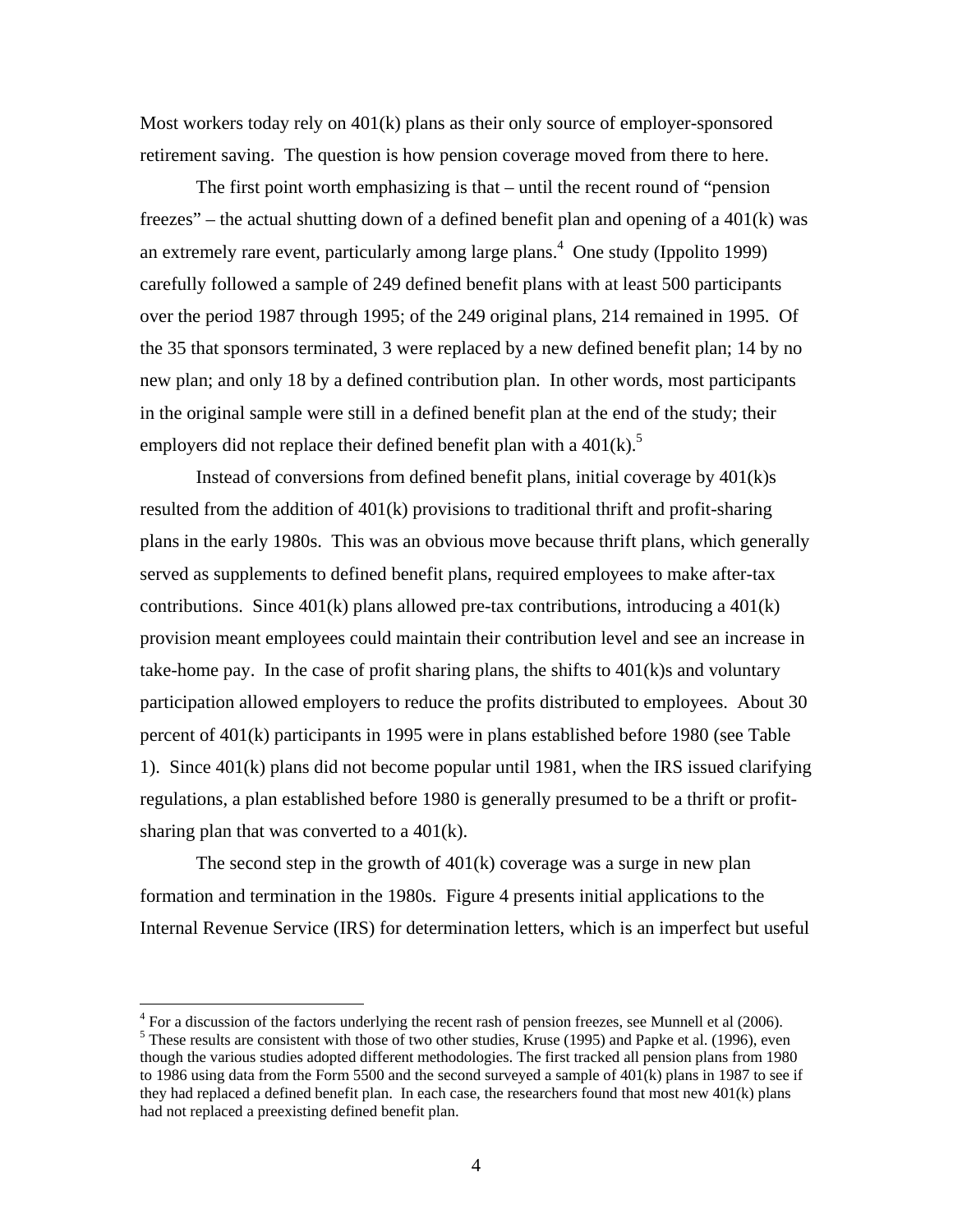measure of plan formation.<sup>6</sup> During the 1960s and into the 1970s, defined benefit and defined contribution plan formations grew in lock step. The picture then changed dramatically, and the formation of defined contribution plans took off. This surge continued through the 1980s, after the emergence of 401(k) plans. Referring back to Table 1, 45 percent of participants in 1995 were in plans that were created during the 1980s. A second surge in 401(k) plans occurred during the heyday of the 1990s.

The third factor in the shift to  $401(k)$  coverage was a spike in defined benefit terminations during the late 1980s and early 1990s. Terminations increased sharply after the Tax Reform Act of 1986 placed restrictions on very small defined benefit plans that benefited only highly paid individuals, and applications dropped after 1990 when the government placed an excise tax on the reversion of money from over-funded plans. These developments cut the number of defined benefit participants by 25 percent.<sup>7</sup>

In short, the shift in pension coverage started with the addition of a  $401(k)$  feature to existing supplementary defined contribution plans, spread through the establishment of 401(k) plans at new companies in the late 1980s and again in the mid 1990s, and then gained prominence as defined benefit plans terminated.

#### **III. Reasons for the Shift**

 $\overline{a}$ 

The short answer is that  $401(k)$  plans had enormous appeal to both employees and employers. A slightly longer explanation is that on the demand side the tastes of youth became more important in the labor market and a booming stock market made investing look easy and on the supply side the structure of industry changed and defined benefit plans became increasingly expensive.<sup>8</sup>

<sup>&</sup>lt;sup>6</sup> Employers are not required to obtain an IRS determination letter to verify the qualified status of a newly initiated plan or prior to terminating a current plan. However, many do in order to provide assurance that the plan is qualified under IRC section  $401(a)$  and the trust is exempt under section  $501(a)$  (in the event of a new plan), and to reduce the risk of an IRS audit (in the event of plan termination). Although the issuance of determination letters is not an exact measure of new plan formation or termination, it provides useful insight to current plan and participant trends (see U.S. Internal Revenue Service, 2006).

These numbers come from the Department of Labor's Form 5500. The PBGC (2003) also provides data on insured participants in single employer and multi-employer plans. The total number insured rose from 37.0 million in 1983 to 42.6 million in 1998. An increasing portion of these, however, were separated vested and retired participants. The number of active vested participants covered by the PBGC declined from 26.9 million in 1983 to 22.7 million in 1998.

<sup>&</sup>lt;sup>8</sup> Evolving computer and communications technology made it a lot easier to administer a 401(k) plan. Letter from Sylvester Schieber, Watson Wyatt Worldwide (April 11, 2003).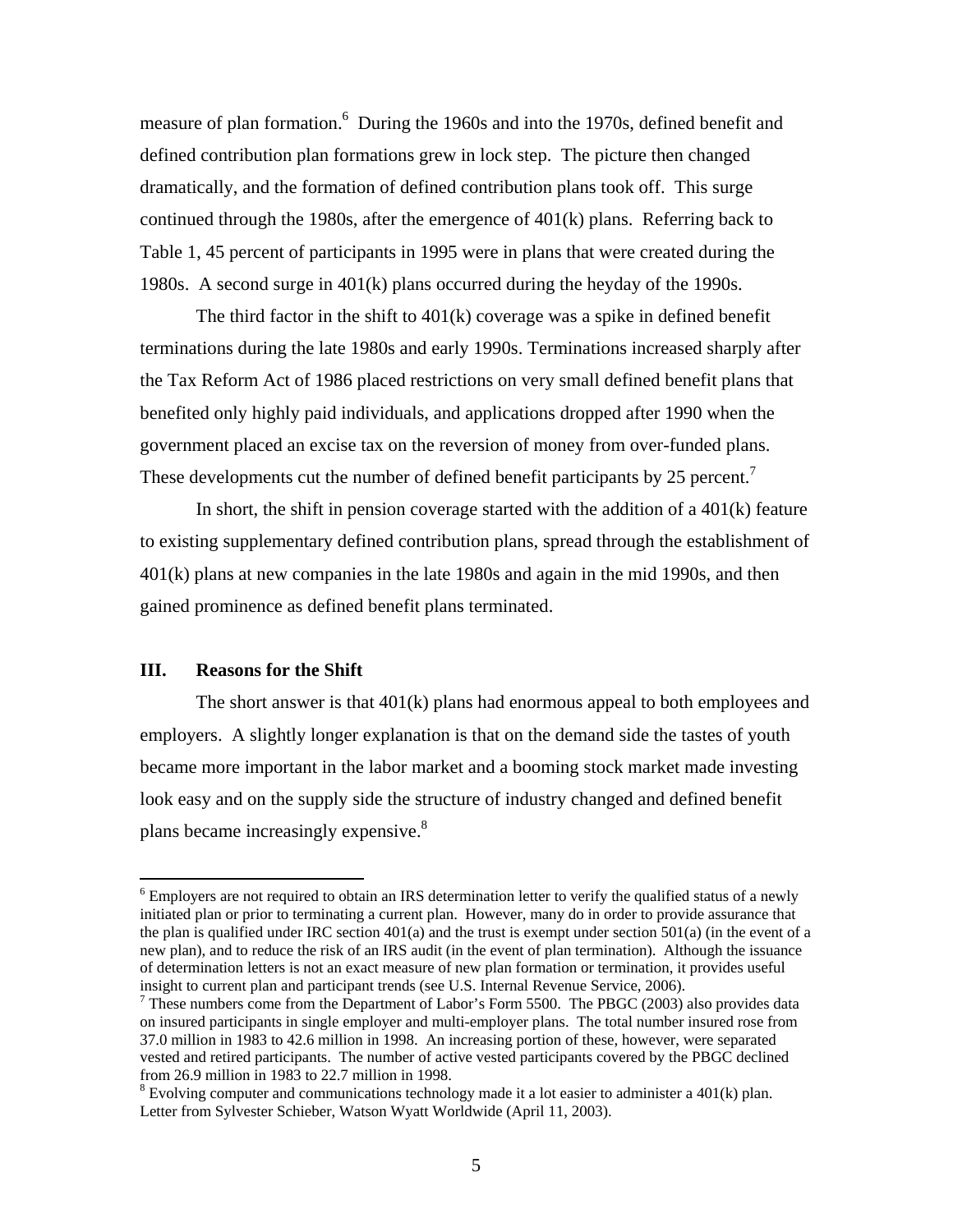In the 1970s and 1980s, the baby boom and married women flooded into the labor market.<sup>9</sup> For both these groups, the immediate reward of an account which they could control and take with them as they moved from job to job had much greater appeal than the delayed gratification of a defined benefit pension which would provide meaningful benefits only if they spent most of their career with the same employer. In the case of married women, this preference was quite rational given that they were likely to be in and out of the labor force as they attempted to combine career and family. The choice may or may not have been smart for young males. But the decline in labor unions weakened the voice of older workers and perhaps the support for a longer view towards work and retirement.<sup>10</sup>

If the stock market had faltered during the early years, young workers might have thought twice about the wisdom of managing their own retirement assets, but the debut of 401(k) plans coincided with the longest bull market in the country's history. Between 1982 and 2000 stock prices rose at annual rate of 16.9 percent compared to 8.7 percent between 1955 and 1981. With approximately half of 401(k) assets invested in equities, employees saw their accounts grow rapidly. Stock market performance and 401(k) accumulations became a regular subject of party conversation during the 1980s and 1990s. Most people became convinced that investing was easy and that they could do much better at managing their own money than stodgy sponsors of defined benefit plans. Thus, 401(k) plans were embraced by employees.

From the employers' perspective, 401(k) plans offered a form of pension that their workers appreciated. Moreover, for the employer these plans eliminated the risks involved in funding future retirement annuities. And the cost of a 401(k) plan was highly predictable, which became increasingly important during the 1980s as the economic environment became more competitive. These advantages of 401(k) plans would not have carried the day, however, if the need to encourage long service – a key factor in the design of traditional defined benefit plans – remained important.

<u>.</u>

 $9^9$  The labor force participation rate for married women rose from 40.5 percent in 1970 to 49.8 percent in 1980 and 58.4 percent in 1990 (U.S. Bureau of the Census, 2006, Table 585).

<sup>&</sup>lt;sup>10</sup> By 1983, only 16.5 percent of private sector wage and salary workers were union members. That number has since declined to 7.9 percent in 2004 (U.S. Bureau of the Census, 2006, Table 647).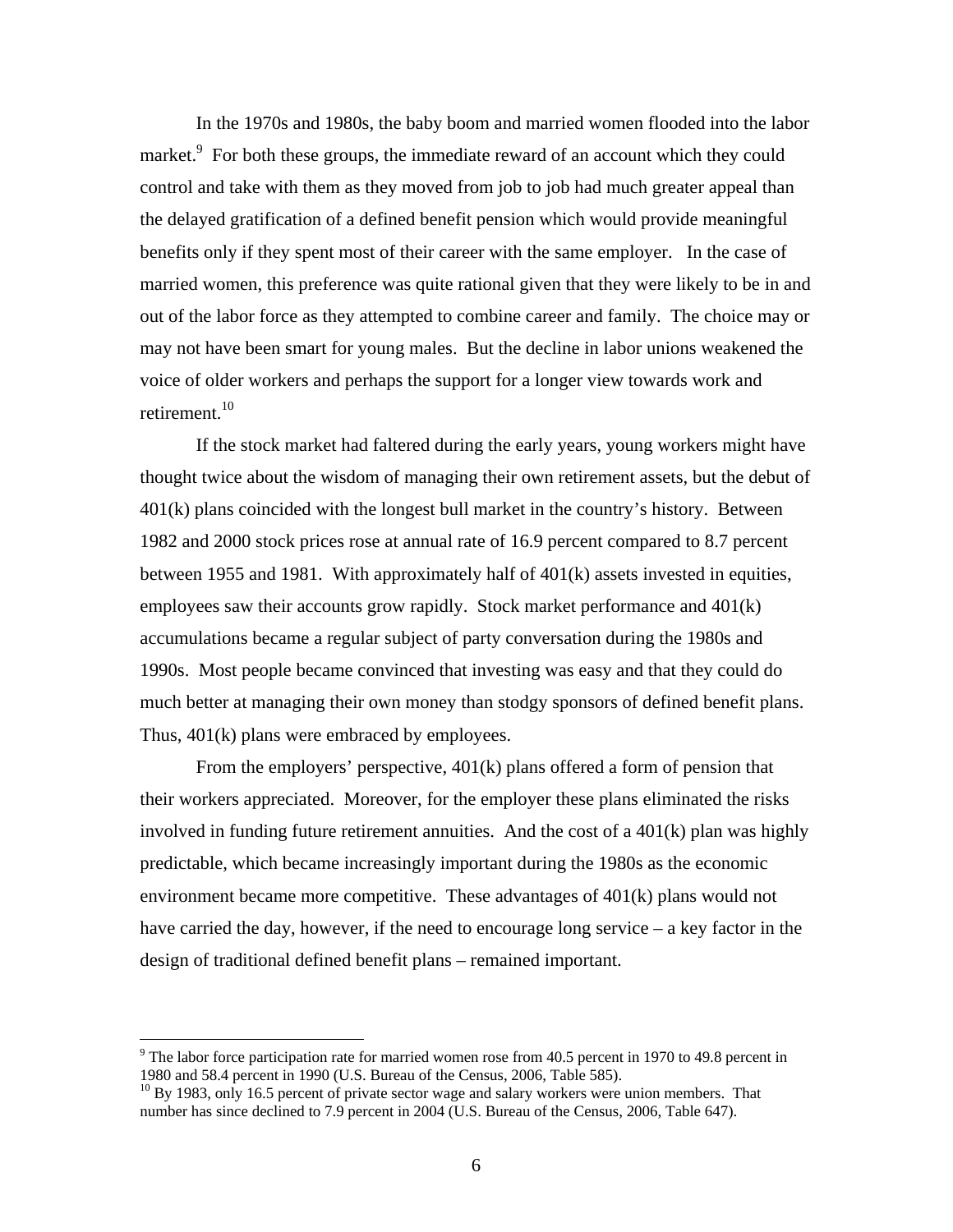But the nature of industry was changing dramatically. Employment was declining in large, unionized, manufacturing firms, which typically offered defined benefit plans, and was growing in "high-tech" firms and small, non-unionized companies in the services and trade sectors, which typically did not.<sup>11</sup> Defined benefit plans are a sensible arrangement for large well-established firms; they are ill suited to service industries, where companies come and go. Several studies find that changes in industry composition, unionization, and firm size account for about half the decline in defined benefit coverage. $^{12}$ 

Even large organizations were reorganized in ways that reduced the value of longterm relationships between employer and employee.<sup>13</sup> The new technologies arising in the area of information processing made the pyramid structure that had evolved for the mass production of standardized goods and services less useful.  $^{14}$  And new organizational arrangements were required to efficiently tap a more highly educated workforce. The response was to flatten the organization and break it into smaller units and teams that were responsible for particular projects or products. Moreover, the nature of the work required more in the way of generic human capital as opposed to firmspecific skills. To compensate outstanding employees, rewards needed to be based on performance rather than on long service. In such organizations, defined benefit plans were not just unnecessary, they were an actual hindrance. They forced management to spend money on adequate but unexceptional employees, since defined benefit plans rewarded older workers with firm-specific skills. They also made it expensive for managers to hire and difficult for managers fire mid-career employees...

Just as employers had increasingly little to gain by offering pensions, the costs of such benefits also began to rise. Workers were living longer, making life-time annuities increasingly expensive. The reduction in inflation in the 1980s and 1990s raised the real

 $11$  Manufacturing employment declined from 61 percent of private sector employment in 1970, to 49 percent in 1980; to 35 percent in 1990; to 25 percent in 2005 (*Economic Report of the President,* 2006, Table B-46).

<sup>&</sup>lt;sup>12</sup> See, for example, Schieber (1983), Andrews (1985), Gustman and Steinmeier (1992), and Ippolito (1995).

 $<sup>13</sup>$  Interestingly, the percent of the workforce employed by large organizations did not decline by as much as</sup> commonly thought. In 1972, 27.9 percent of the labor force worked for a firm with more than 10,000 employees. This percentage dropped to 24.2 percent in 1982 and 24.4 percent in 1992 (U.S. Bureau of the Census, 1994).

 $14$  The following argument was developed by Sass (1997).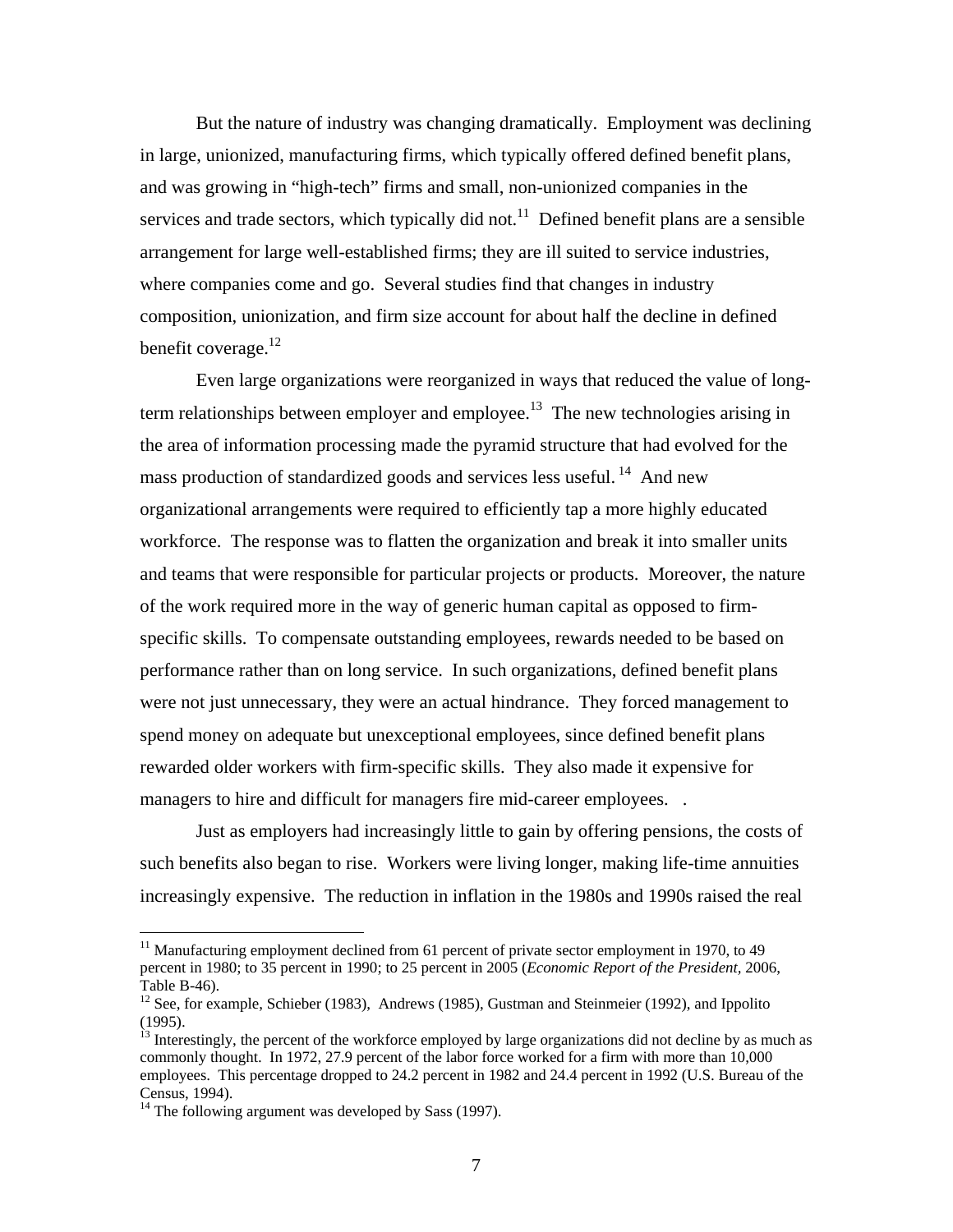cost of un-indexed lifetime payments. In less-than-fully-funded plans, a dramatic increase in the number of retirees required large contributions relative to the size of the company. Finally, because employer plans held a significant portion of their assets in equities, large maturing plans produced significant volatility in company earnings and cash flow, with large losses and a spike in required contributions emerging in recessions, when sponsors were stressed.

The regulatory environment also caused existing small firms and new companies established in the 1980s and 1990s to opt for a 401(k). The Employee Retirement Income Security Act of 1974 (ERISA) imposed minimum standards for participation, vesting, and funding and required firms to insure pension benefits by paying premiums to the Pension Benefit Guarantee Corporation (PBGC). In addition to ERISA, during the 1980s Congress passed significant pension legislation every few years.15 Congress also repeatedly raised PBGC premiums and imposed an excise tax on employers who claim the excess assets of terminated defined benefit plans. The cumulative impact of the legislative changes increased the relative costs of defined benefit plans, particularly for small plans.<sup>16</sup> A number of studies have identified regulatory costs as a factor in the decline of defined benefit plans. $17$ 

In short, the appeal of visible account balances and the sense of control provided by 401(k) plans, the response of the workplace to technological advances, the increased labor force participation of married women, the increased educational attainment of young workers, and regulatory costs all contributed to the dramatic shift in pension coverage from defined benefit to  $401(k)$  plans.<sup>18</sup>

<sup>&</sup>lt;sup>15</sup> The Omnibus Reconciliation Act of 1987 reduced the full funding limits for defined benefit plans from 100 percent of projected plan liability to the lesser of that value or 150 percent of benefits accrued to date. Basing funding limits on benefits already accrued means that funding contributions no longer include any provision for anticipated pay increases (McGill et al, 1996). The funding restriction means that sponsors cannot get the full tax advantage that comes with the ability to prefund defined benefit plans and exposes the sponsor to higher costs in the future.

<sup>&</sup>lt;sup>16</sup> The biggest increase in both absolute and relative costs of defined benefit versus defined contribution plans occurred in the late 1980s as plans adjusted to the Retirement Equity Act of 1984 and the Tax Reform Act of 1986 (Hustead, 1998).

 $17$  Kruse (1995) found that rising administrative costs contributed to the decline in defined benefit pension coverage over the period 1980-86.

<sup>&</sup>lt;sup>18</sup> A considerably less important but reinforcing phenomenon was corporate raiders eager to get their hands on "excess" pension assets.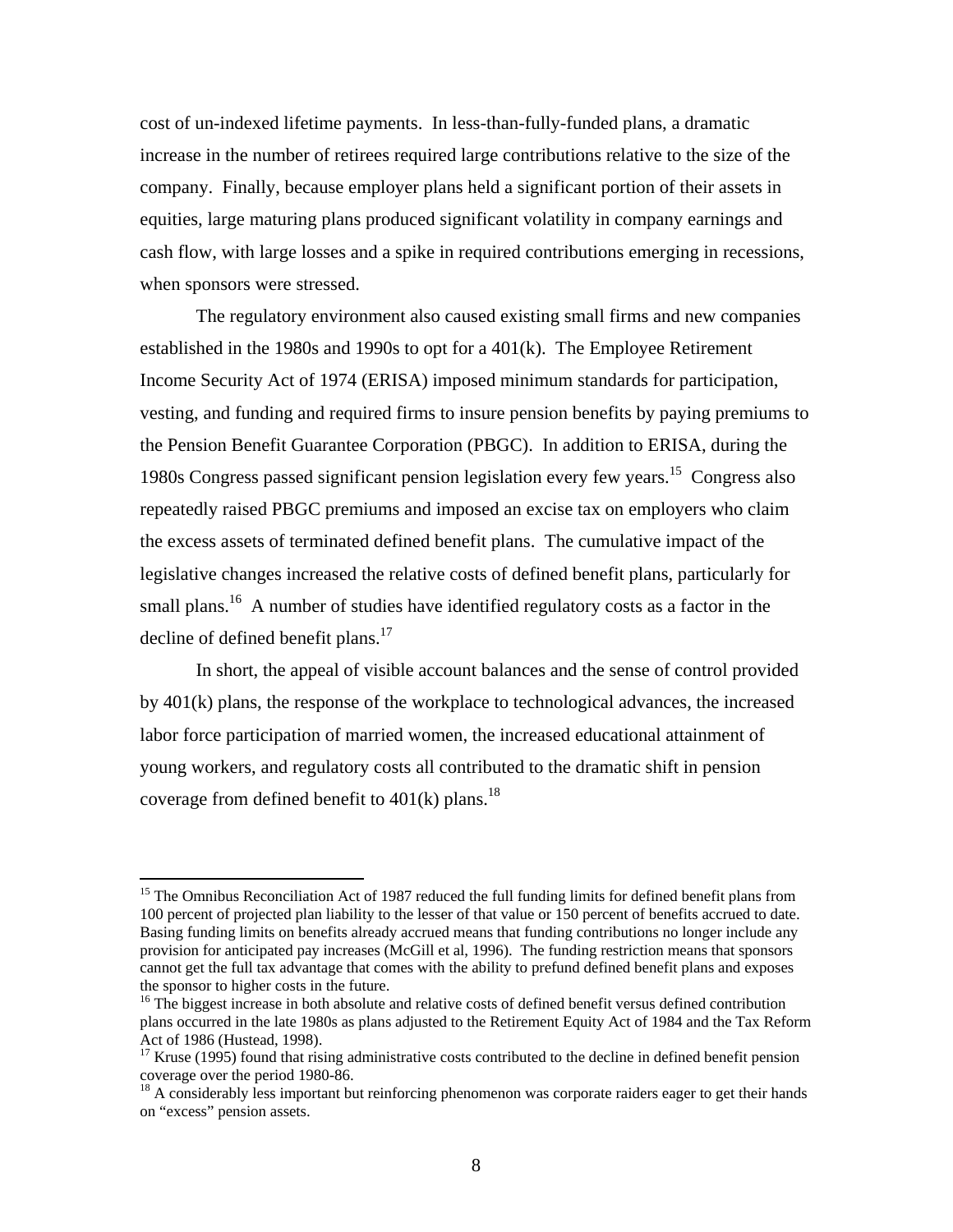#### **IV. Shift in Pension Coverage and Tenure**

 $\overline{a}$ 

An additional factor often added to the list of reasons for the shift from defined benefit to 401(k) plans is the increased mobility of the labor force. Although press reports and casual commentators generally accept as established fact that jobs have become less stable in the United States, the research evidence is far from clear.

In the 1990s, research in the area of job stability was chaotic. Some researchers reported virtually no change in job stability over the 1970s and 1980s; others reported some declines. In 2000, the Russell Sage Foundation published a volume aimed at updating earlier results through the mid 1990s and trying to reconcile findings across data sets and across periods (Neumark 2000). But despite everyone's best efforts, the results were inconclusive.<sup>19</sup> Almost every study in the volume found some increase in turnover or some decline in average tenure for some group, during some years between 1970 and 1995. But the editor cautions in his overview that it would be "premature to infer longterm trends towards declines in long-term employment relationships."

As recently as 2005, studies produced very different results. Friedberg and Owyang (2005), using data from the Federal Reserve's Survey of Consumer Finances, conclude that current and remaining job tenure fell over the period 1983-2001. On the other hand, a recent paper (Stevens 2005) aptly titled "The More Things Change, the More They Stay the Same" comes to the opposite conclusion. Using three different data sets that follow people over an extended period of time, the author concludes that despite some ups and downs, the average tenure of workers in the longest job in their careers has remained virtually unchanged between 1969 and 2002 (21.9 to 21.4 years).<sup>20</sup> Thus, it

<sup>&</sup>lt;sup>19</sup> Jaeger and Stevens (2000), using the PSID and CPS tenure supplement, found that the share of workers with less than 18 months tenure increased in the early 1980s but not between 1983 and 1996 and the share with less than 10 years of tenure decreased slightly beginning in the late 1980s. They show that when the PSID and CPS are used in a comparable manner, they yield similar results, thus reconciling some earlier studies that showed declines in tenure in the 1970s and 1980s using the PSID (Marcotte 1996; Rose 1995) and none using the CPS tenure questions. Berhardt et al (2000) focused on young workers age 14-38, using the NLSYM and the NLSY, and found a substantial increase in two-year separation rates. Gottschalk and Moffitt (1999), looking at the whole population and using the SIPP and PSID, found no increase in oneyear separation rates. Neumark, Polsky, and Hansen (2000), using the CPS tenure and contingent worker supplement, concluded that four-year retention rates were unchanged in the early 1990s and 8-year retention rates fell for all workers; both rates declined for higher-tenure older workers.

 $20$  Specifically, the author uses data from the Retirement History Survey, which started in 1969, the National Longitudinal Study of Older Men, which started in 1966, and the Health and Retirement Study, which started in 1992. Using these data allows her to examine cohorts of men who are aged 58-62 years in each of the years 1969, 1975, 1980, 1992, 1998 and 2002.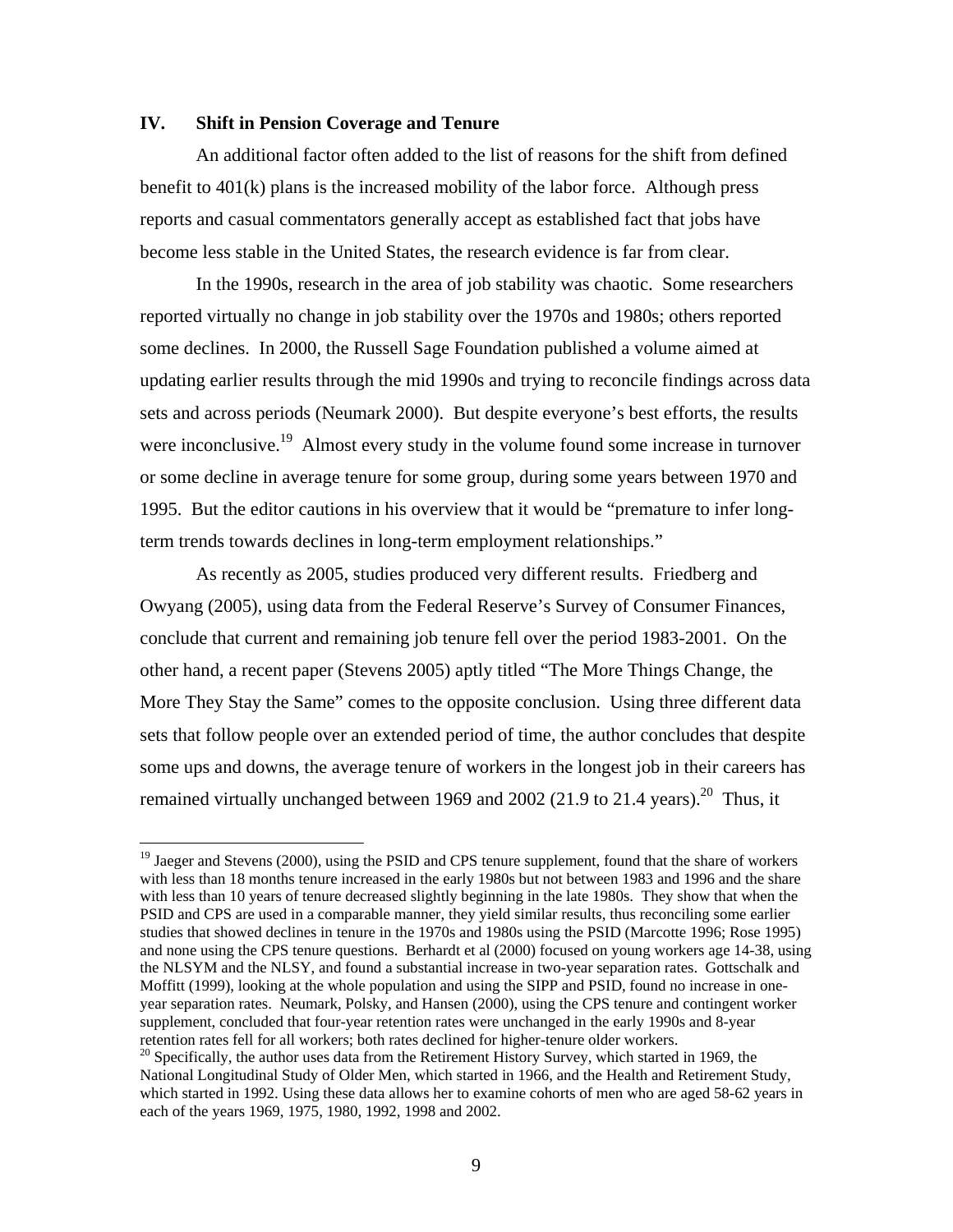would be hard to argue on the evidence to date that a dramatic increase in mobility led to the spread of 401(k) plans.

 On the other hand, it is difficult to believe that the dramatic shift towards  $401(k)$  plans has not been associated – either as a cause or effect – with a change in employee-employer relationships. To identify possible patterns, this section uses the tenure supplements to the Current Population Survey and the SIPP to explore tenure trends. Whereas the earlier work on mobility was spurred by a wave of downsizing and press reports that "the notion of lifetime employment has come to seem as dated as soda jerks, or tail fins" (New York Times, March 8, 1996), this analysis focuses on the possible interaction between pensions and tenure.<sup>21</sup> Two possibilities exist. First, a significant increase in mobility occurred throughout the workforce, making 401(k)s a much more attractive vehicle – the chicken, then the egg. Alternatively, as much of the earlier literature suggests virtually nothing happened in the 1970s and 1980s and mobility increased only after the spread of  $401(k)$  plans – the egg, then the chicken. In this case, changes in mobility would be expected primarily among older workers, who would have lost significant pension benefits by shifting jobs under the traditional defined benefit plans.

#### *The CPS Data*

1

The CPS tenure supplements are available for 1973, 1978, 1981, 1983, 1987, 1991, 1996, 1998, 2000, 2002, and 2004.<sup>22</sup> The question changes slightly over the period. In 1973, 1978, and 1981, the question refers to time working at the present job or business, while for 1983 and later the question refers to working "continuously" for the present employer. To the extent to which respondents in the earlier surveys experienced temporary separations, their responses will make them look like they have more tenure than they actually had. If the purpose of this analysis were to demonstrate declining tenure in the 1980s, such a bias might be a problem. But that is not the goal, and other

 $21$  This quote was reported in Neumark, Polsky, and Hansen (2000).

<sup>&</sup>lt;sup>22</sup> All data are from the Workplace Topics I (January/February) supplements, although the 1973 tenure data are from the displaced worker supplement.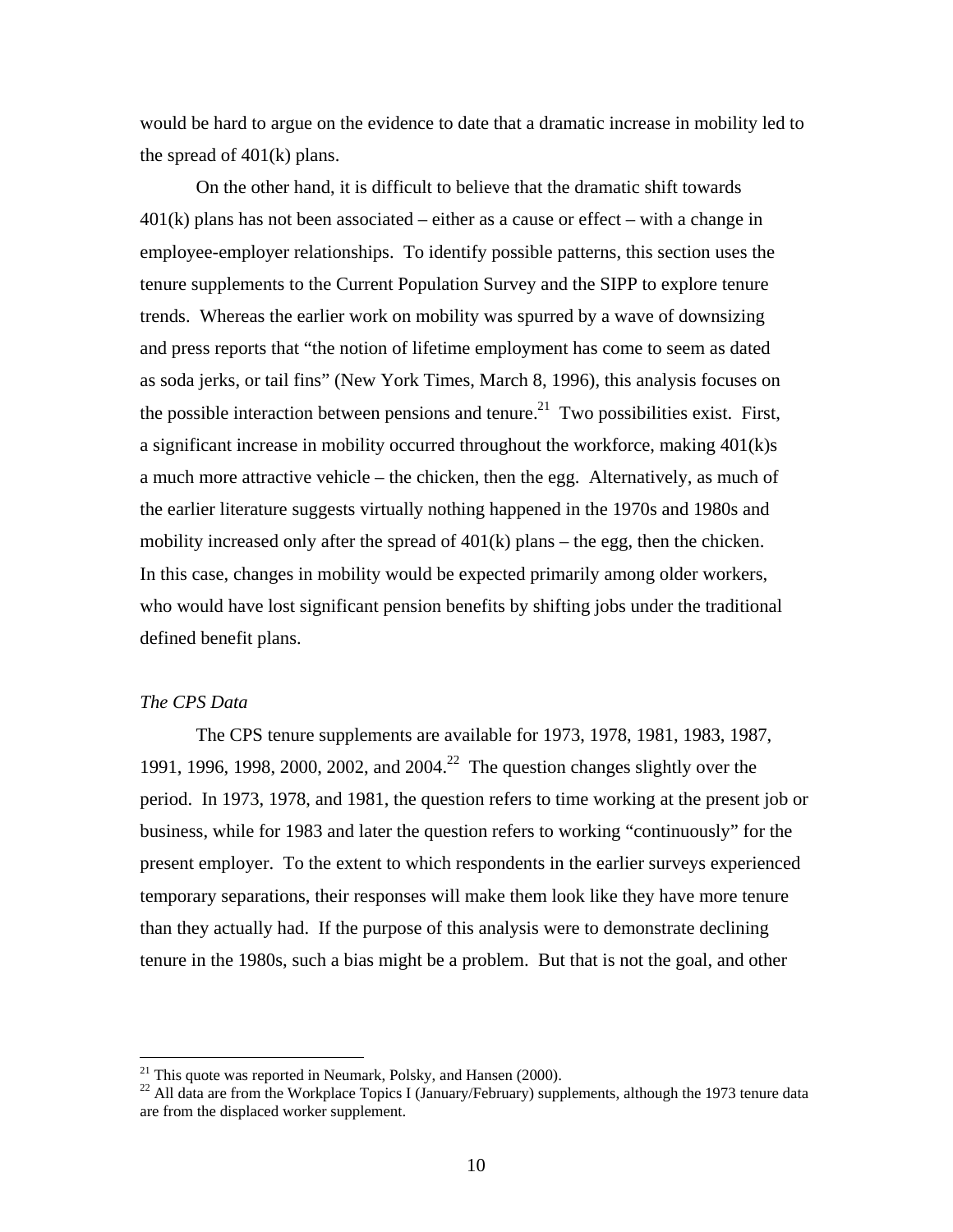researchers make no adjustment. Thus, the raw median tenure data for employed males and females are presented in Figure  $5<sup>23</sup>$ 

The results are striking in two respects. First, before 1990 the median years of tenure for both males and females is virtually flat for every age group. (As discussed below, the data for males are probably more meaningful than that for females.) These data confirm much of the earlier work on mobility that showed very little change during the 1970s and 1980s. Second, beginning in 1990, after a decade of 401(k) plans, the median tenure for men at older ages starts to decline. If the shift in pension coverage were to have an effect, this is where one would expect to find it. Pension accumulations are very small at younger ages, and – even for the average worker aged 35-54 – the pension loss associated with switching jobs is approximately half a year's earnings. $^{24}$ The fact that the decline in tenure occurs at older ages suggests that the shift in pension coverage had an effect. $25$ 

The tenure data for women are a little harder to interpret. Two factors are at play – particularly before 1990. On the one hand, as noted above, the labor force participation rate for married women rose from 40.5 percent in 1970 to 49.8 percent in 1980 and 58.4 percent in  $1990.<sup>26</sup>$  All else equal, this influx would be expected to reduce tenure. On the other hand, women who had previously worked were becoming more serious about their careers, which would be expected to increase median tenure. Before 1990, these two forces appear to have balanced out. The question is why median tenure for older women did not decline after 1990 when the tenure for men started to fall. Several factors may be

 $23$  Median tenure is calculated in a manner similar to Farber (1995). The sample includes individuals ages 16 and older, currently working or with a job but not currently at work, nonagricultural workers, and excluding unincorporated self-employed.

<sup>&</sup>lt;sup>24</sup> See Allen, Clark, and McDermed (1988). Gustman and Steinmeier (1993) emphasize how small pension wealth is early in workers' careers and argue that the main impact of defined benefit pensions would be to deter mobility for long-tenured workers.

<sup>&</sup>lt;sup>25</sup> Aaronson and Coronado's (2005) conclusions appear to contradict the notion that  $401(k)$  plans came first and then mobility. The authors look at the change in pension coverage using data drawn from the May supplement to the 1979 CPS and the pension supplement administered in 1998 to the 1996 panel of the SIPP. They find that industries where the average tenure was less than 5 years were more likely to experience a decline in the proportion of workers covered by a defined benefit plan and an increase in workers covered by a defined contribution plan. These results probably say less about causation, however, than about the mechanics of plan adoption. The very fact that  $401(k)$ s were adopted by new companies with young workers would yield a positive coefficient in the defined contribution equation and that defined benefit plans were most prevalent in established industries with long-tenured workers would yield a negative coefficient in the defined contribution equation.

 $26$  U.S. Bureau of the Census (2006) Table 585.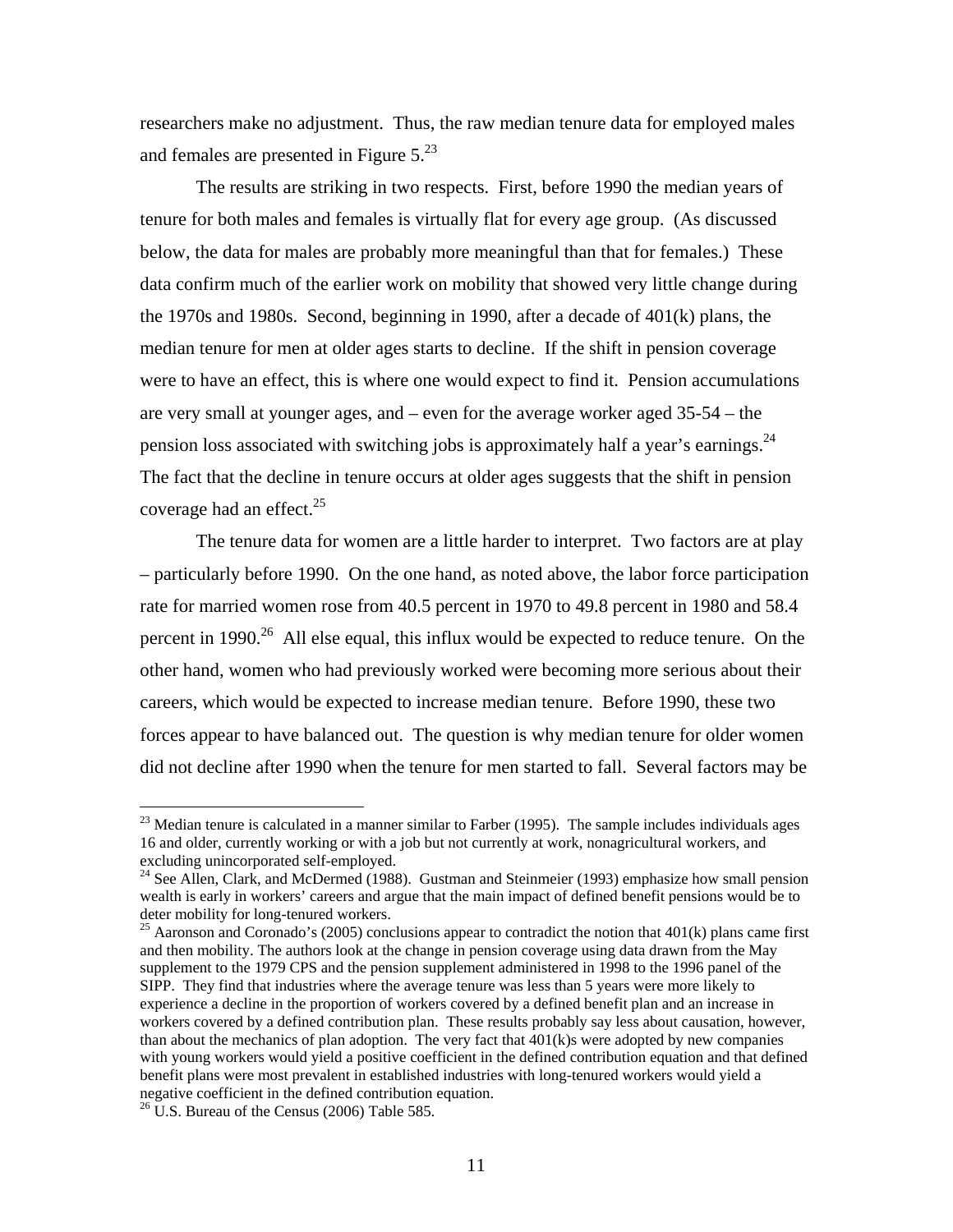at play. First, a somewhat smaller portion of older women than men were covered by a defined benefit plan and therefore did not experience the relief in terms of mobility offered by the shift to  $401(k)$  plans.<sup>27</sup> Second, the labor force participation rate of married women stabilized about that time, suggesting that an influx of new workers was no longer exerting downward pressure on tenure. On the other hand, women's increased commitment and career success may have extended tenure. This increasing commitment to career may have offset any increase in mobility enabled by the shift from defined benefit to 401(k) plans. At a minimum, it would be hard to argue that declining tenure among women led to the shift to 401(k) plans.

Finally, the CPS tenure data can be used to look at the tenure of older workers in a slightly different way. Specifically, for each survey it is possible to identify those working full time at age 55, 60 etc who are still with the same employer they worked for at age 50. Under a defined benefit plan, workers would suffer a substantial loss of benefits by moving in their fifties, whereas no such loss occurs under a  $401(k)$  plan. Mechanically, this exercise involves simply asking, say, the 55-year-old full-time worker how long he has been with his current employer. If the response is five years or more, the worker is classified as working with his age-50 employer. Those working with the same employer are then divided by total workers to get the proportion of the workforce with what used to be thought of as the typical pattern of employment

 The results, which are shown in Figure 6 separately for men and women, mirror the tenure information presented above. In each of the early surveys, at age 60, approximately 60 percent of male workers and 40 percent of female workers were working for the same employer as they were when they were age 50. After the early 1990s, the picture changes noticeably for men; at age 60 less than 45 percent of male workers are working full time with their age-50 employer. As in the data on median tenure, the picture for women remains unchanged. In short, male workers in their 50s appear to be shifting jobs more in a  $401(k)$  world than they did when covered by defined benefit plans.

 $27$  Moreover many women with defined benefit coverage are public sector teachers who traditionally change jobs infrequently.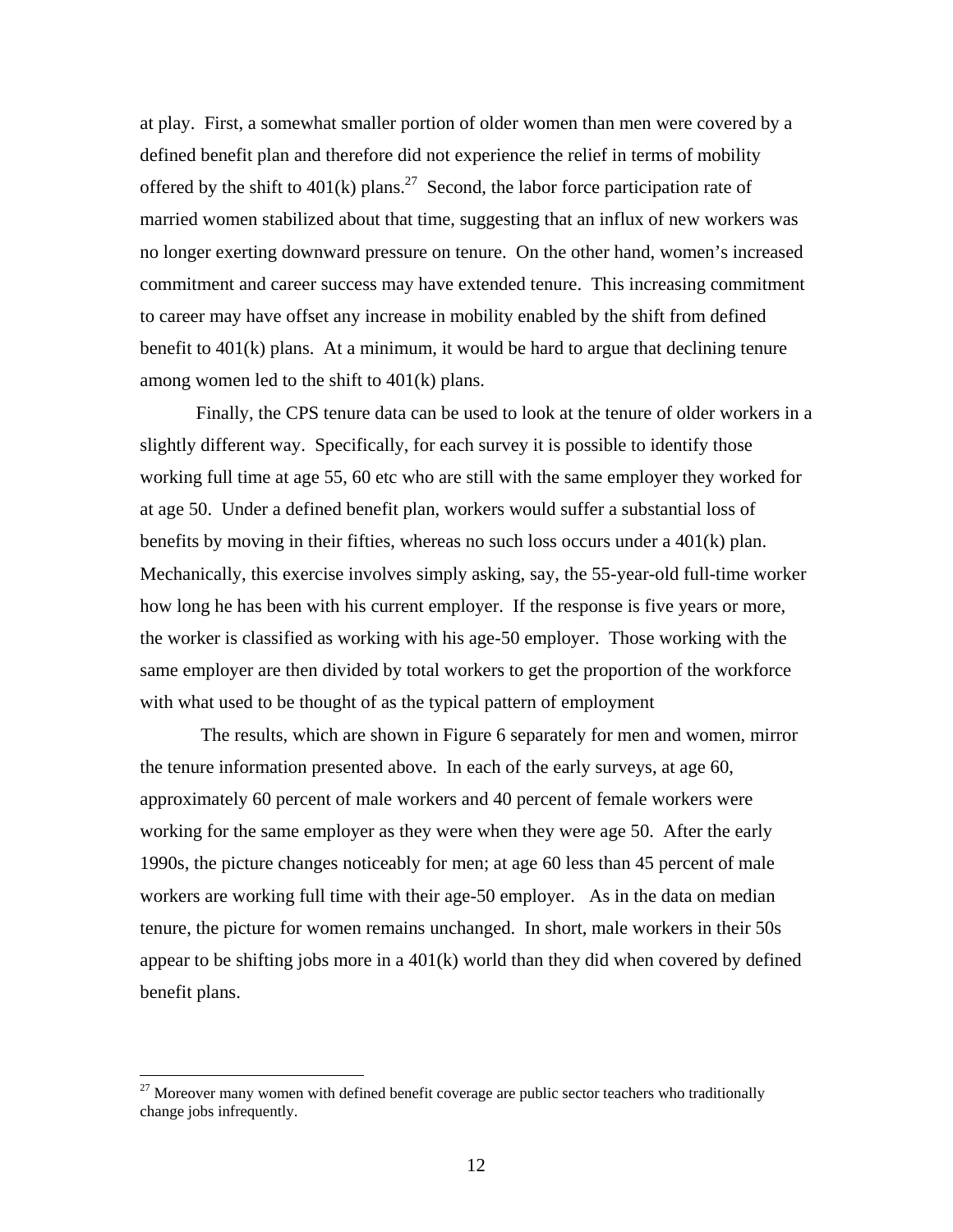#### *The SIPP Data*

In order to confirm the results from the CPS tenure supplement, this section reports tenure data from the Survey of Income and Program Participation (SIPP). Since 1984, the U.S. Census Bureau of Demographic Research has interviewed panels of individuals, asking them a series of core questions every four months for about two and a half years. Prior to the 1996 panel, an individual's tenure could be derived from the "Employment History" module, which included the question "When did you start working for (employer's name)?" Data for this module were collected in either the first or second wave for the 1986-1993 panels, although the data from the 1989 panel were not released. In the 1996 and 2001 panels, the identical question was asked in each wave. The SIPP question on tenure is unique because it requires respondents to provide the year and month in which they began employment, allowing tenure to be calculated to the fraction of a year.

The tenure data for both males and females is reported in Figure 7. Due to the limitations of the SIPP, data are available only since 1986. But for the period for which the CPS and SIPP data overlap, the story is virtually identical. Beginning around 1990, the median tenure for older male workers declines markedly. For males at younger ages and for females, median tenure remains virtually unchanged.

#### **V. Retention Rates**

 The weakness of median tenure data is that they are susceptible to changes in arrival rates – that is, the number of workers beginning new jobs. For example, the surge of married women and baby boomers onto the job market in the 1970s and 1980s would have been expected to reduce median tenure. The fact that median tenure showed no decline suggests that it may even have risen in the absence of the new workers. Therefore, for the story presented in this paper – namely, no reduction in tenure before the early 1990s – the potential bias due to new arrivals is not a problem. On the other hand, the contention that tenure declined sharply after the early 1990s could be affected by new arrivals. In this case, the new workers would be the influx of immigrants who arrived in the 1980s and 1990s (see Figure 8).

13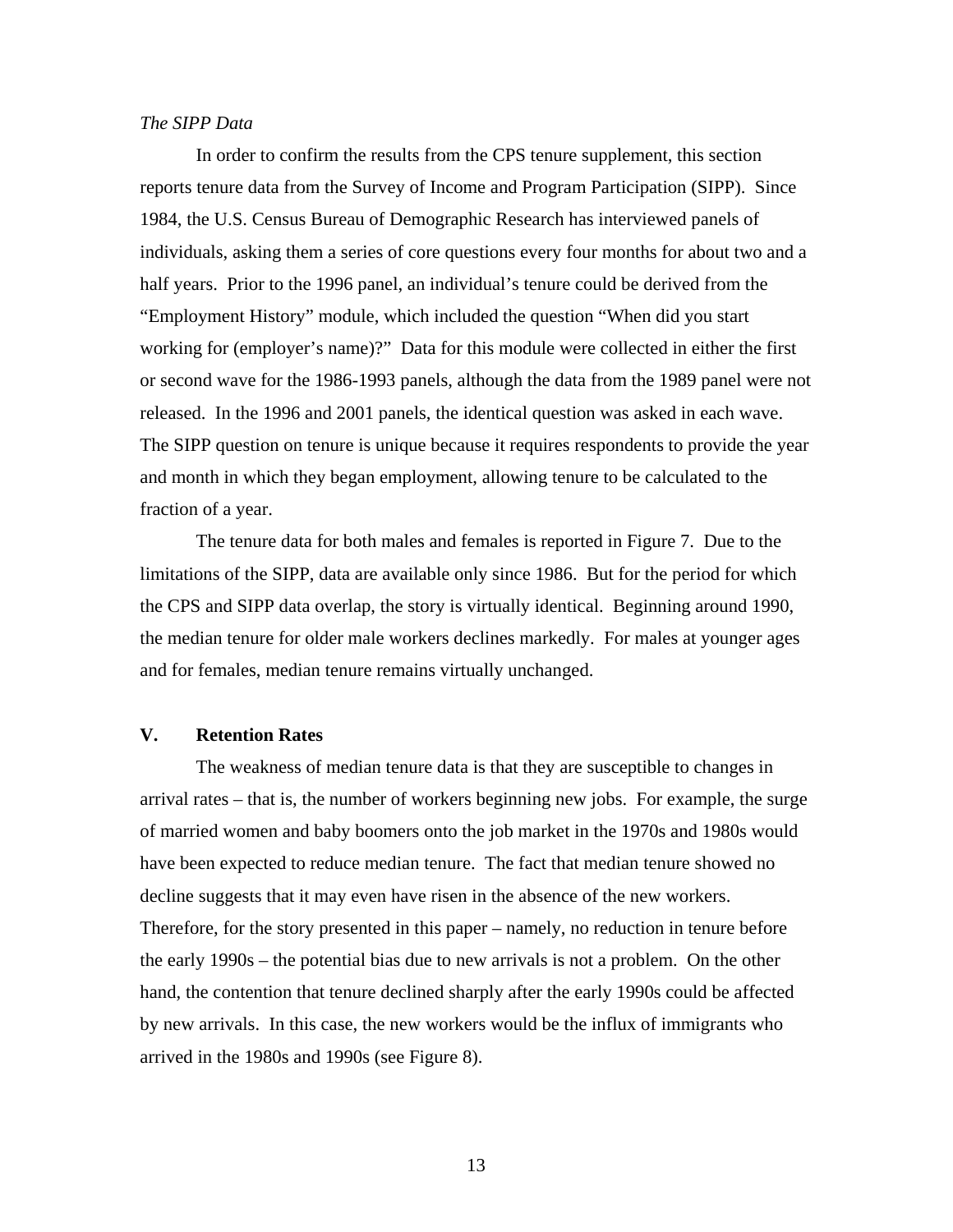A way around the problem of new arrivals is to look at retention rates.<sup>28</sup> A retention rate,  $R_{r}(t)$ , is the probability that a worker will have an additional t years of tenure t years in the future. Formally, the t-year retention rate for workers with c years of tenure and characteristics x is the ratio of the number of workers with c+t years of tenure and characteristics x in the supplement t years in the future,  $N_{x,c+t}^{0+t}$ +  $_{,c+t}^{0+t}$ , to the number of workers with c years of tenure in the current tenure supplement,  $N_{xx}^{0}$ .

$$
R_{xc}^{0}(t) = \frac{N_{x,c+t}^{0+t}}{N_{xc}^{0}}
$$

An example will help clarify the calculation. In 1983, of workers aged 35-39, say, 100 had tenure of between 5 and 10 years; in 1987, of workers aged 39-43 – that is, the same cohort of workers – 75 had tenure of between 9 and 14 years. Thus, the four-year retention rate for this group is 75 percent.

 Neumark, Polsky, and Hansen (2000) present retention rates through 1995 based on the CPS tenure supplements and the 1995 February Contingent Work Supplement. They made a number of adjustments to ensure that the surveys were as comparable as possible across time.<sup>29</sup> They adjusted for differences in non-response rates in the various surveys. They meticulously checked to make sure the 1995 data were consistent with the earlier tenure supplements since the 1995 data came from a different survey and the question regarding length of time with current employer did not include the word "continuous." And they adjusted for "rounding" and "heaping." Rounding arises in the early surveys because answers for less than a year are reported in months but for more than a year are reported in years. Those workers with a year and a half or more would tend to round up to two years and be classified as having "two to three years of tenure," which probably explains why this group is larger than the group reporting "one to two

1

 $28$  The notion of using retention rates dates back to Hall (1982). He estimated expected job tenure from a single (1978) tenure supplement. This approach, however, requires the strong assumptions that the employment survival function is stable over time and that the overall arrival rate is constant (Ureta 1992). Neither assumption applies to the analysis in this paper, since women, baby boomers, and immigrants swelled the labor force and the basic hypothesis is that pensions changed the pattern of employment. Therefore, the more modest approach of estimating retention rates used by Diebold, Neumark, and Polsky (1997) and Neumark, Polsky, and Hansen (2000) by linking together a sequence of tenure supplements is the more reasonable approach.

<sup>&</sup>lt;sup>29</sup> Although Diebold, Neumark, and Polsky (1997) adjusted for the business cycle, this adjustment had little effect on their results; Neumark, Polsky, and Hansen (2000) made no such adjustment.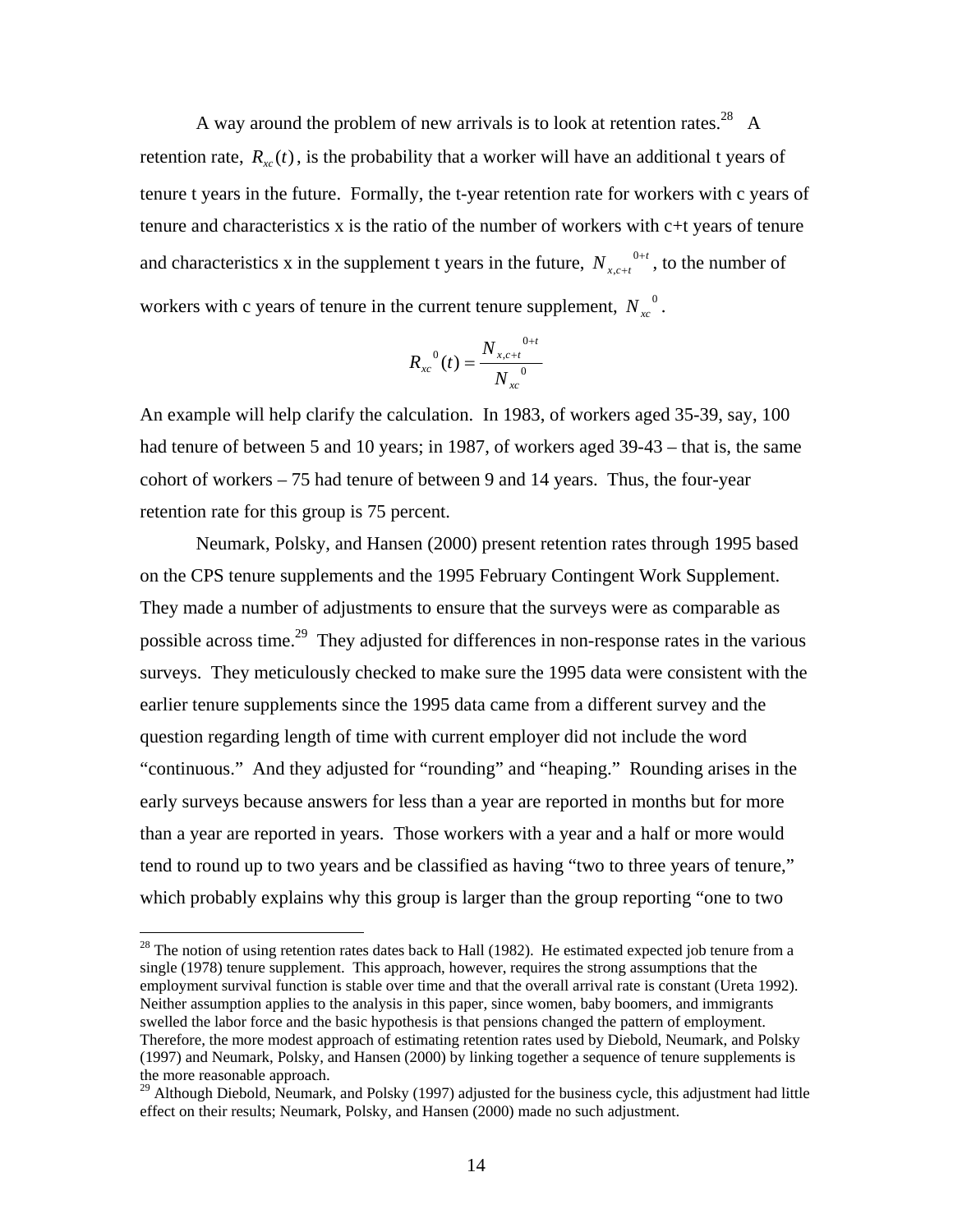years." Heaping is the tendency for workers to report their tenure in multiples of 5 years – that is, 5 ,10, 15 etc.

 Appendix Table A1 reports retention rates for the entire population and for older workers by initial tenure. The 1983-1987, 1987-1991, and 1991-1995 rates duplicate the Neumark, Polsky, and Hansen calculations; the 1996-2000 and 2000-2004 retention rates are from the latest surveys. No adjustment is made for rounding because the cause of the problem disappears after 1991 (since respondents are not constrained to answer in full years and the focus is not on short tenure) or for heaping because the adjusted and unadjusted numbers yield essentially the same picture.

 The reason for looking at the retention rates is to check whether the decline in median tenure reported in the previous section reflects a real change in labor market activity of older workers or simply the influx of immigrants. Table 2 therefore presents retention rates for male workers aged 45-54 and 55-64. It also includes the change in retention rates over time and tests whether the differences are statistically significant.<sup>30</sup> The results show that the retention rates for older male workers were significantly lower in 1996-2000 than in 1983-1987.<sup>31</sup> Therefore, the retention rates and median tenure data tell the same story – older workers became more mobile in the 1990s as coverage under defined benefit plans declined.

$$
s = \sqrt{\text{var}(\hat{R}_{xc}^{0}(t)) + \text{var}(\hat{R}_{xc}^{0+n}(t))}
$$
  
where  

$$
\text{var}(\hat{R}_{xc}^{0}(t)) = \frac{\hat{R}_{xc}^{0}(t) \times (1 - \hat{p}_{x,c+t}^{0+t})}{N_{0}}
$$

1

*xc*  $\frac{1}{x^c}$   $\frac{(t)}{t}$  –  $\frac{N}{x^c}$ where  $\hat{p}_{x,c+t}^{0+t}$  $\hat{p}_{x,c+t}^{0+t}$  is the estimated proportion of the population in time 0+t that have c+t years of tenure, calculated as the estimated population retention rate times the proportion of individuals with characteristics x in the sample. Thus in the cases where we compare retention rates for all individuals, we estimate this

<sup>&</sup>lt;sup>30</sup> Following Neumark, Polsky, and Hansen (2000), the retention rate  $R_{xc}^{0}(t)$  denotes the t-year retention rate of individuals with demographic characteristics x and initial tenure of c for the base year 0. For testing the significance of a change in the t-year retention rates for base years that are n years apart, we calculate the standard error as the square root of the sum of the variances of the estimated retention rates.

variance as the estimated retention rate times (1-estimated retention rate) divided by the number of individuals in the base year with tenure of c.

 $31$  As shown in TableA1, retention rates from the 1996-2000 to the 2000-2004 periods actually increased for all age groups. This pattern is hard to explain, but it does mirror the pattern in other CPS data, such as the decrease in job separation rates in 2004 compared to earlier years.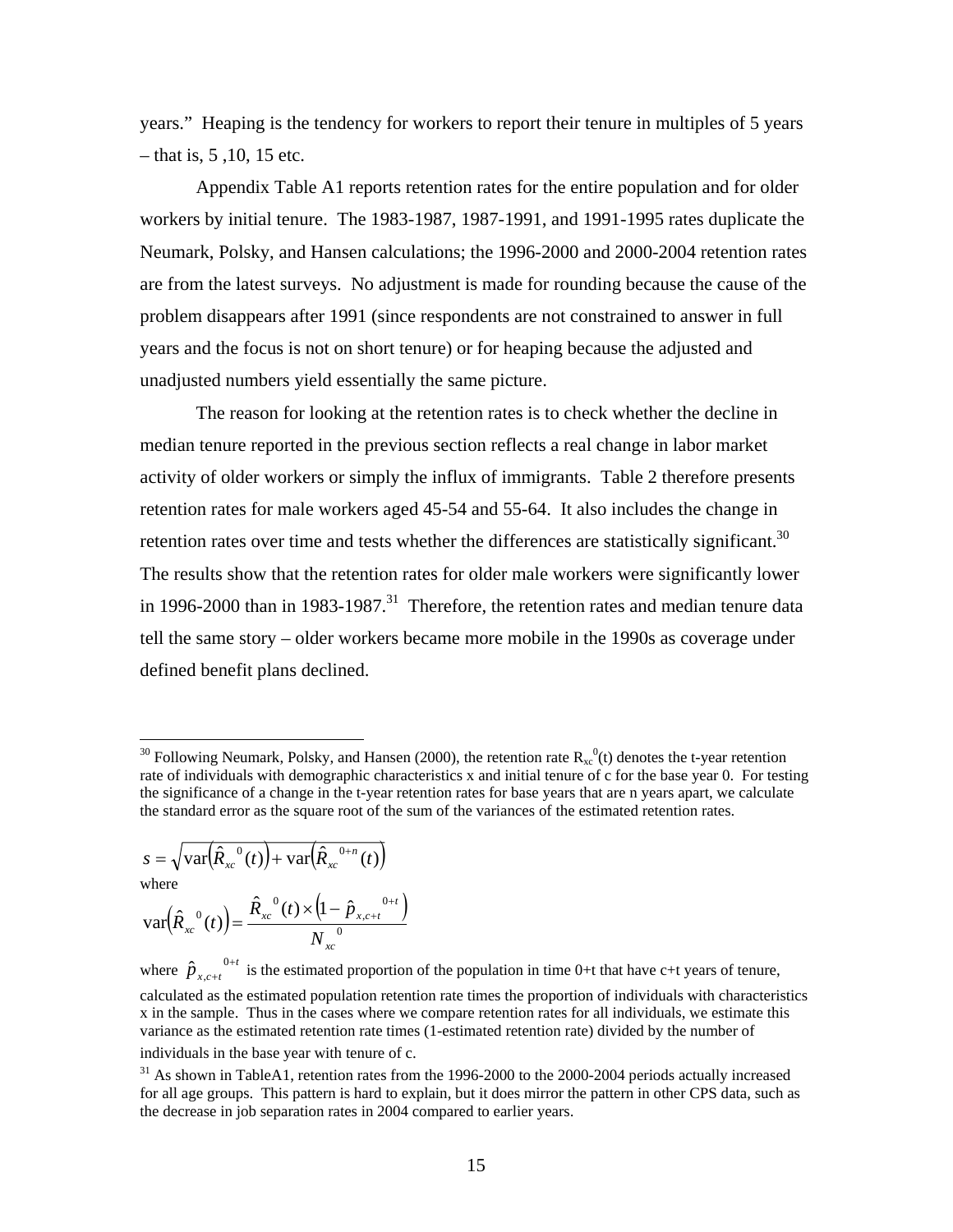# **VI. Relationship between Tenure and Pension Type**

 The final exercise is to use 1998 and 2003 SIPP data to estimate the relationship between pension coverage and tenure for older workers (aged 45-64). The analysis proceeds in three steps. The first is to regress each worker's years of tenure against a year dummy, which is set equal to 1 for 2003. The second step is to introduce a host of control variables that might explain the decline in tenure between 1998 and 2003, such as age, gender, education, nature of the firm, nature of the job, union coverage etc. This step also requires a pension coverage variable because the SIPP recorded an increase in pension coverage overall during this period. As shown in Table 3, of those with pension coverage the percent relying only on a defined contribution plan increased from 43 percent to 58 percent over the five years.<sup>32</sup> The third step is to re-estimate the second equation replacing the pension coverage dummy with a variable for coverage under a defined benefit plan only, a defined contribution plan only, or both.

 The focus of the analysis is not only the coefficients on the pension variables but also the size and significance of the year dummy. The hypothesis is that the decline in tenure is associated with a continued shift from defined benefit to defined contribution plans, so that once this information is introduced into the equation the year dummy no longer has an explanatory power.

The results are reported in Table 4. $33$  The first equation shows that the movement from 1998 to 2003 reduced average tenure by .67 of a year, and the coefficient of the year dummy is statistically significant. The second equation introduces the control variables, virtually all have the expected sign and are statistically significant.<sup>34</sup> It also includes a

 $32$  People were classified by type of pension coverage based on three questions. 1) If a person said their benefits were determined by a formula involving years of service or salary they were said to have a DB plan, while if they said it was an individual account, they were said to be participating in a DC plan. People participating in a cash balance plans were labeled as participating in a DB plan. 2) People who had different primary or secondary types of plans, or, or who participated in a supplementary tax-deferred plan were labeled as Both DB&DC. 3) The SIPP asks a series of detailed follow-up questions about the primary plan. People who said that they had a defined benefit plan but also said that they contributed to the plan, that these contributions were taxed deferred, that their benefits were dependent on their contributions, and that they could choose how much was invested or take out loans from their account were relabeled as defined contribution participants (see Copeland, 2002).

<sup>&</sup>lt;sup>33</sup> To ensure that the model was stable from 1998 to 2003, a separate equation was estimated that included interactions for all variables. These calculations, which are not shown here, indicate that the model did not structurally change from 1998 to 2003.

<sup>&</sup>lt;sup>34</sup> The exceptions are being non-white and having a college education, neither of which have a statistically significant effect on the tenure of older workers.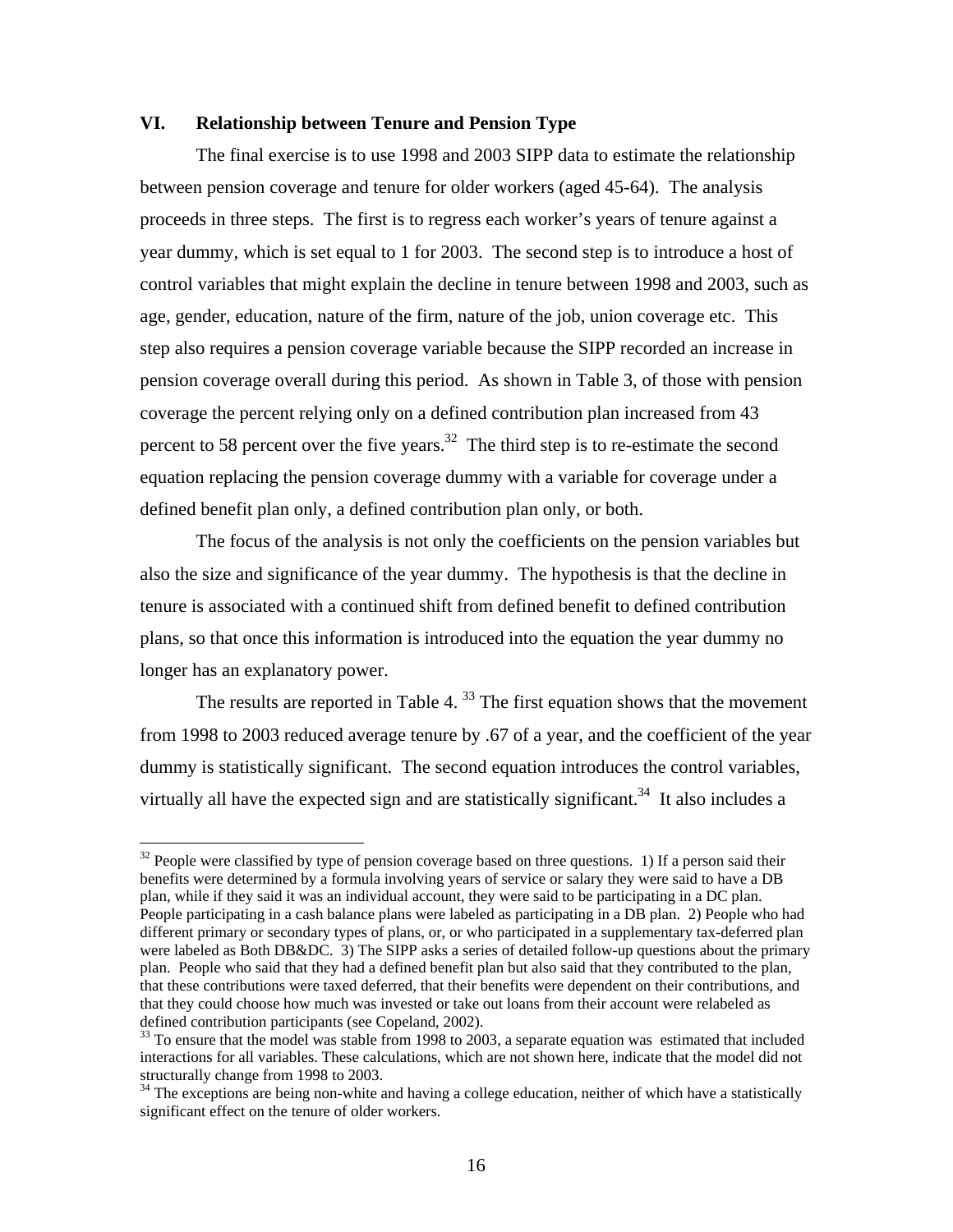variable for pension participation, which increased in the SIPP between 1998 and 2003 and all else equal would have been expected to increase tenure. Including most of the variables that could have had an impact on tenure reduces the impact of the year dummy from .67 to .37, but the coefficient is still statistically significant.

 The third equation replaces pension participation with variables for coverage under a defined benefit plan only, a defined contribution plan only, or both a defined benefit and a defined contribution plan. The coefficients on the pension variables are both large and statistically significant. Coverage under a defined benefit plan only increases tenure by 4.0 years compared to no pension coverage; under a defined benefit and defined contribution plan by 5.8 years; and under a defined contribution plan only by 2.7 years.<sup>35</sup> Thus, for those with pension coverage the shift in coverage from a defined benefit plan to a defined contribution plan implies a reduction in average tenure of 1.3 to 3.1 years. Moreover, once the variables for pension type are included, the coefficient of the year dummy is no longer statistically significant.

 The clear implication from the three equations is that the reduction in tenure between 1998 and 2003 and the shift in coverage from defined benefit to defined contribution plans are related. Unfortunately, it is impossible with these equations to say that the shift in pension coverage caused the decline in tenure, but the rest of the evidence presented in this paper suggests that may be the case.

# **VI. Conclusion**

 $\overline{a}$ 

 The stimulus for the preceding analysis was the apparent gulf between commentators attributing the rise of 401(k) plans to a dramatic increase in labor mobility and the inability of labor economists to find any systematic change in labor market behavior during the 1970s and 1980s. At the same time, it was difficult to believe that the truly remarkable shift in the nature of pension coverage had virtually no impact on worker tenure.

Two conclusions emerge from the preceding analysis. First, the labor economists who study mobility in the 1970s and 1980s appear to be correct. Even though the

 $35$  These coefficients are very similar to those obtained by Friedberg and Owyang (2005) using the 1983, 1989, 1992, 1995, 1998 and 2001 Surveys of Consumer Finances.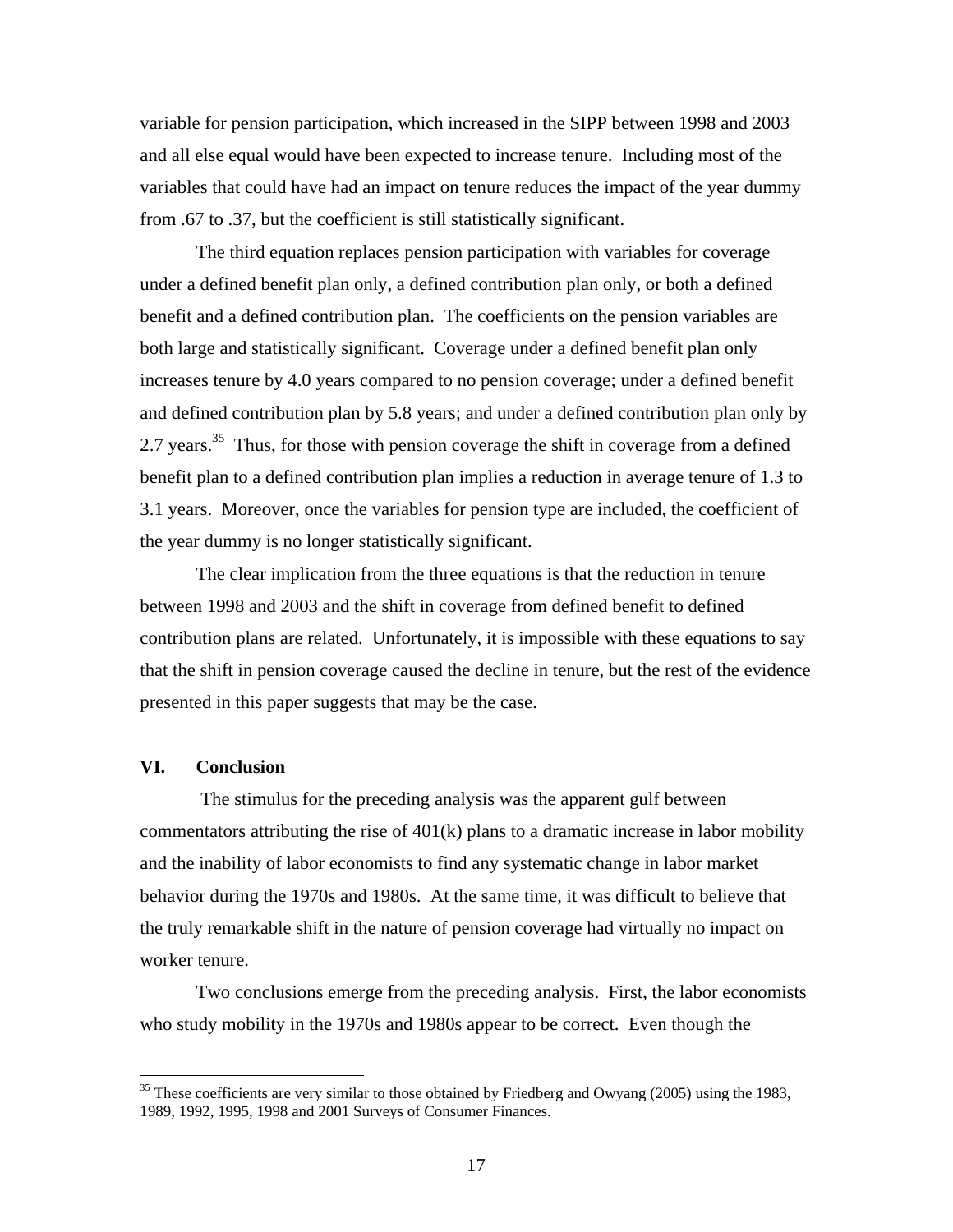structure of personnel and production systems was changing in the late 1970s and early 1980s, tenure and retention rates were steady during this period. Commentators should delete increased mobility from their list of reasons for the shift to 401(k) plans. Second, after the widespread adoption of 401(k) plans, mobility and tenure patterns changed. And the change occurred among the group that would have been most constrained from moving under a defined benefit regime – namely, older workers with long tenure. It is impossible to prove that the shift in coverage caused the increased mobility, but it appears that the egg came first then the chicken.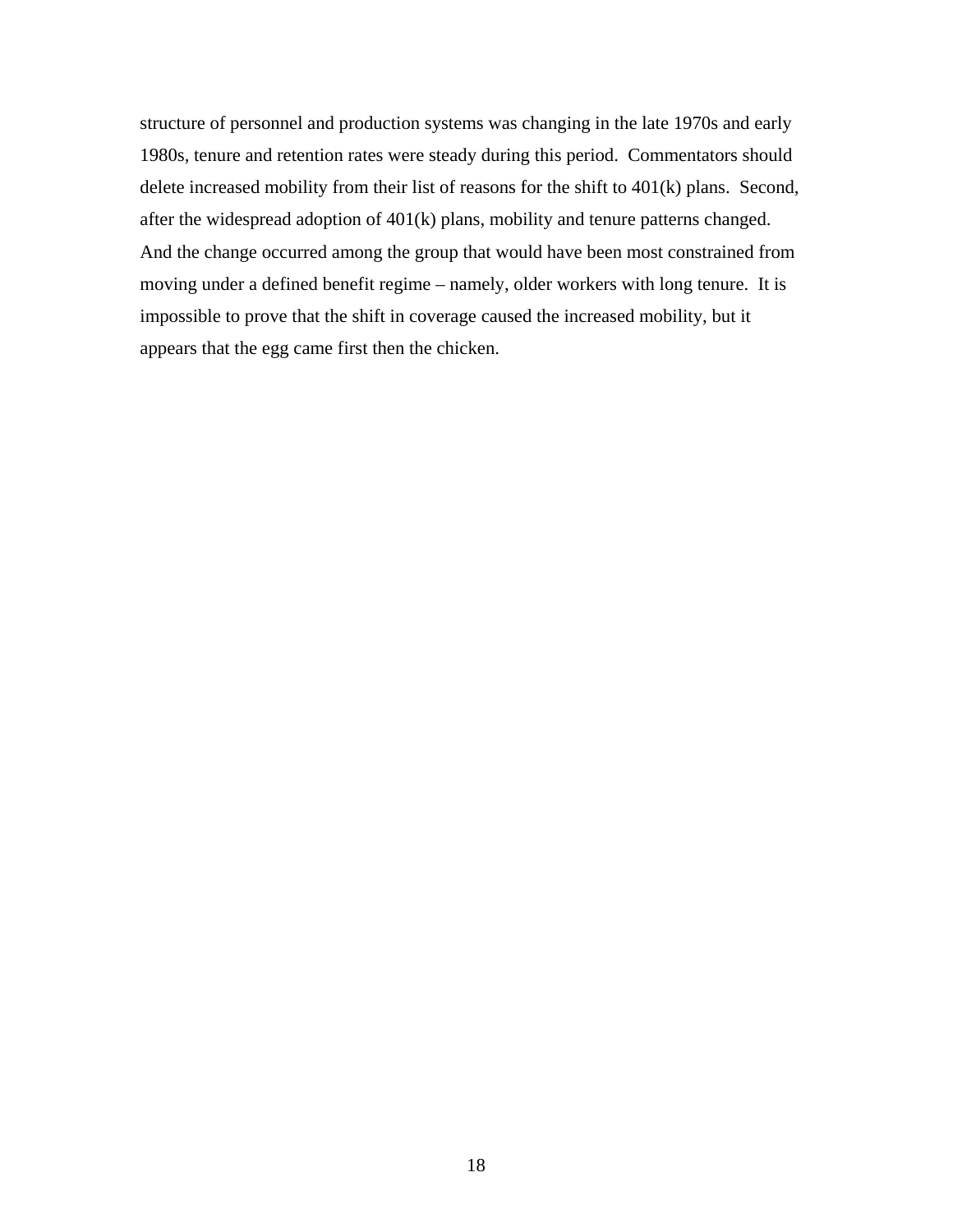#### **References**

- Aaronson, Stephanie and Julia Coronado. 2005. "Are Firms or Workers Behind the Shift Away from DB Pension Plans?" Finance and Economics Discussion Series No. 2005-17, Federal Reserve Board of Governors, April 2005.
- Allen, Steven, Robert Clark, and Ann McDermed. 1993. "Pensions, Bonding, and Lifetime Jobs." *Journal of Human Resources* 28(3): 463-81.
- Bernhardt, Annette, et al. 2000. "Trends in Job Instability and Wages for Young Adult Men." In *On the Job: Is Long-Term Employment a Thing of the Past?,* edited by David Neumark. New York: Russell Sage Foundation.
- Buessing, Marric and Mauricio Soto. 2006. "The State of Private Pensions: Current 5500 Data." *Issue Brief* 44. Chestnut Hill, MA: Center for Retirement Research at Boston College.
- Clark, Robert L. and Sylvester Schieber. 2002. "Taking the Subsidy out of Early Retirement: Converting to Hybrid Pensions." In *Innovations in Managing Financial Risk in Retirement*. Edited by Olivia Mitchell, Zvi Bodie, Brent Hammond, and Stephen Zeldes. Philadelphia, PA: University of Pennsylvania Press.
- Diebold, Francis X., David Neumark, and Daniel Polsky. 1997. "Job Stability in the United States." *Journal of Labor Economics*, April 1997, 15(2): 206-233.
- Farber, Henry S.1995. "Are Lifetime Jobs Disappearing? Job Duration in the United States: 1973-1993." Working Paper 5014. Princeton, NJ: National Bureau of Economic Research.
- Freidberg, Leora and Michael T. Owyang. 2005. "Explaining the Evolution of Pension Structure and Job Tenure." Working Paper. St. Louis, MO: Federal Reserve Bank of St. Louis.
- Gottschalk, P., and R. Moffitt. 1999. "Changes in Job Instability and Insecurity Using Monthly Survey Data." *Journal of Labor Economics* 17(4): S91-S26.
- Gustman, Alan L., Olivia S. Mitchell, and Thomas Steinmeir. 1994. "The Role of Pensions in the Labor Market: A Survey of the Literature." *Industrial and Labor Relations Review* 47(3): 417-438.
- Gustman, Alan L. and Thomas L. Steinmeier. 1992. "The Stampede Toward Defined Contribution Pension Plan: Fact or Fiction?" *Industrial Relations* 31(2): 361-69.
- Gustman, Alan and Thomas Steinmeier. 1993. "Pension Portability and Labor Mobility.*" Journal of Public Economics* 50: 299-323.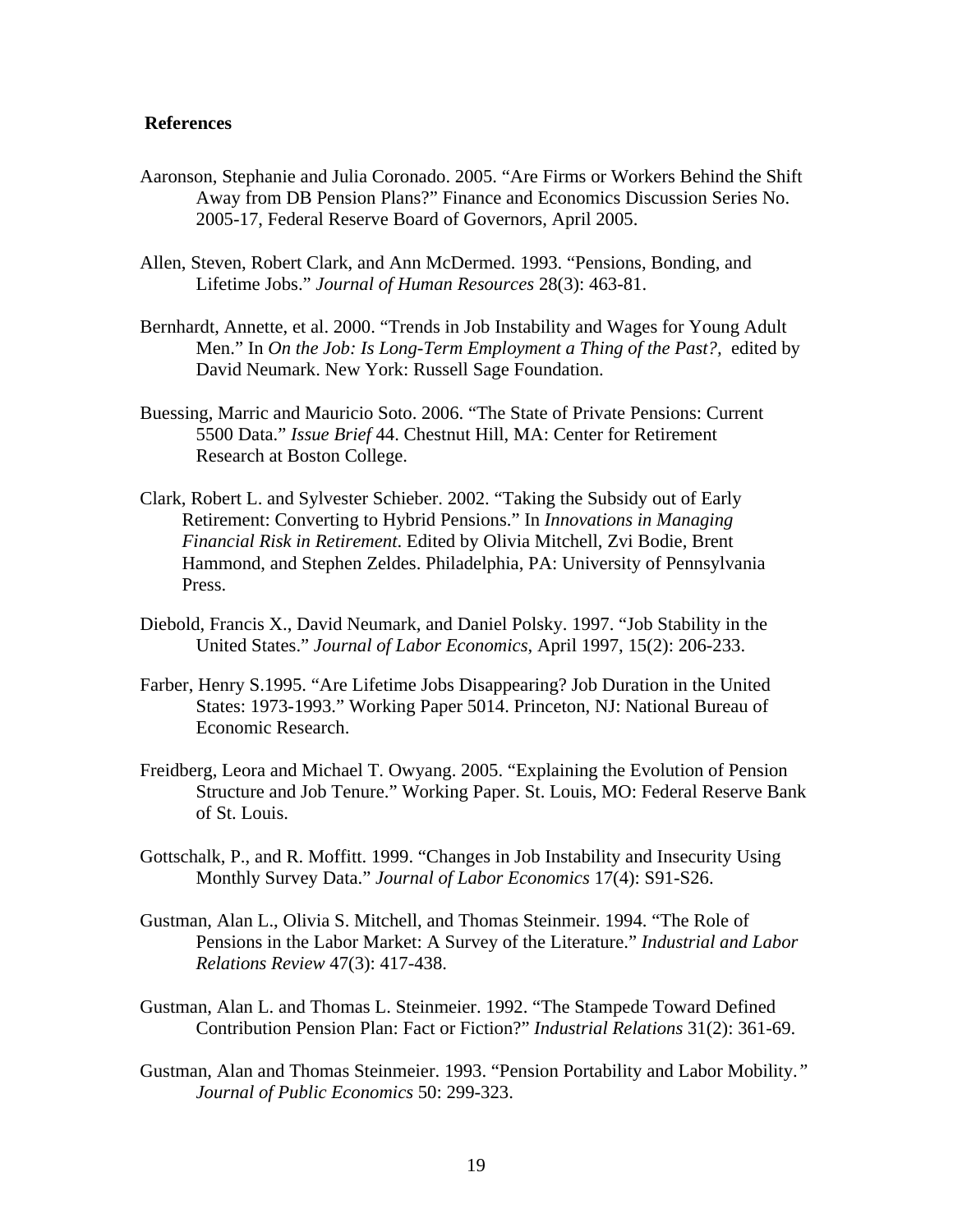- Hall, Robert. 1982. "The Importance of Lifetime Jobs in the U.S. Economy." *American Economic Review* 72: 716-24.
- Hustead, Edwin C. 1998. "Trends in Retirement Income Plan Administrative Expenses." In *Living with Defined Contribution Plans: Remaking Responsibility,* edited by Olivia S. Mitchell and Sylvester J. Scheiber, 166-77. Philadelphia, PA: University of Pennsylvania Press for the Pension Research Council.
- Ippolito, Richard A. 1995. "Toward Explaining the Growth of Defined Contribution Plans." *Industrial Relations*. 34(1): 1-20.
- \_\_\_\_\_\_\_\_, 1999. "The New Pension Economics: Defined Contribution Plans and Sorting." Paper prepared for EBRI policy forum on the next twenty-five years of ERISA.
- Jaeger, David A., and Stevens, Ann Huff. 2000. "Is Job Stability in the United States Falling? Reconciling Trends in the *Current Population Survey* and the *Panel Study of Income Dynamics*." In *On the Job: Is Long-Term Employment a Thing of the Past?,* edited by David Neumark. New York: Russell Sage Foundation.
- Kruse, Douglas L. 1995. "Pension Substitution in the 1980's: Why the Shift toward Defined Contribution Plans?" *Industrial Relations* 34(2): 218-41.
- Marcotte, David E. 1996. "Has Job Stability Declined?: Evidence from the Panel Study of Income Dynamics." Unpublished paper. DeKalb, IL: Center for Governmental Studies at Northern Illinois University.
- Marcotte, David E. 1995. "Declining Job Stability: What We Know and What It Means." *Journal of Policy Analysis and Management* 14(4): 590-98.
- McGill, Dan M., Kyle N. Brown, John J. Haley and Sylvester J. Schieber. 1996. *Fundamentals of Private Pensions, Seventh Edition*. Philadelphia, PA: University of Pennsylvania Press.
- Munnell, Alicia H. and Annika Sundén. 2004. *Coming Up Short: The Challenge of 401(k) Plans*. Washington, DC: Brookings Institution Press.
- Munnell, Alicia H., Francesca Golub-Sass, Mauricio Soto and Francis Vitagliano. 2006. "Why Are Healthy Employers Freezing Their Pensions?" *Issue in Brief* 44. Chestnut Hill, MA: Center for Retirement Research at Boston College.
- Neumark, David. 2000. "Change in Job Stability and Job Security: A Collective Effect to Untangle, Reconcile, and Interpret the Evidence." In *On the Job: Is Long-Term Employment a Thing of the Past*, edited by David Neumark. New York: Russell Sage Foundation.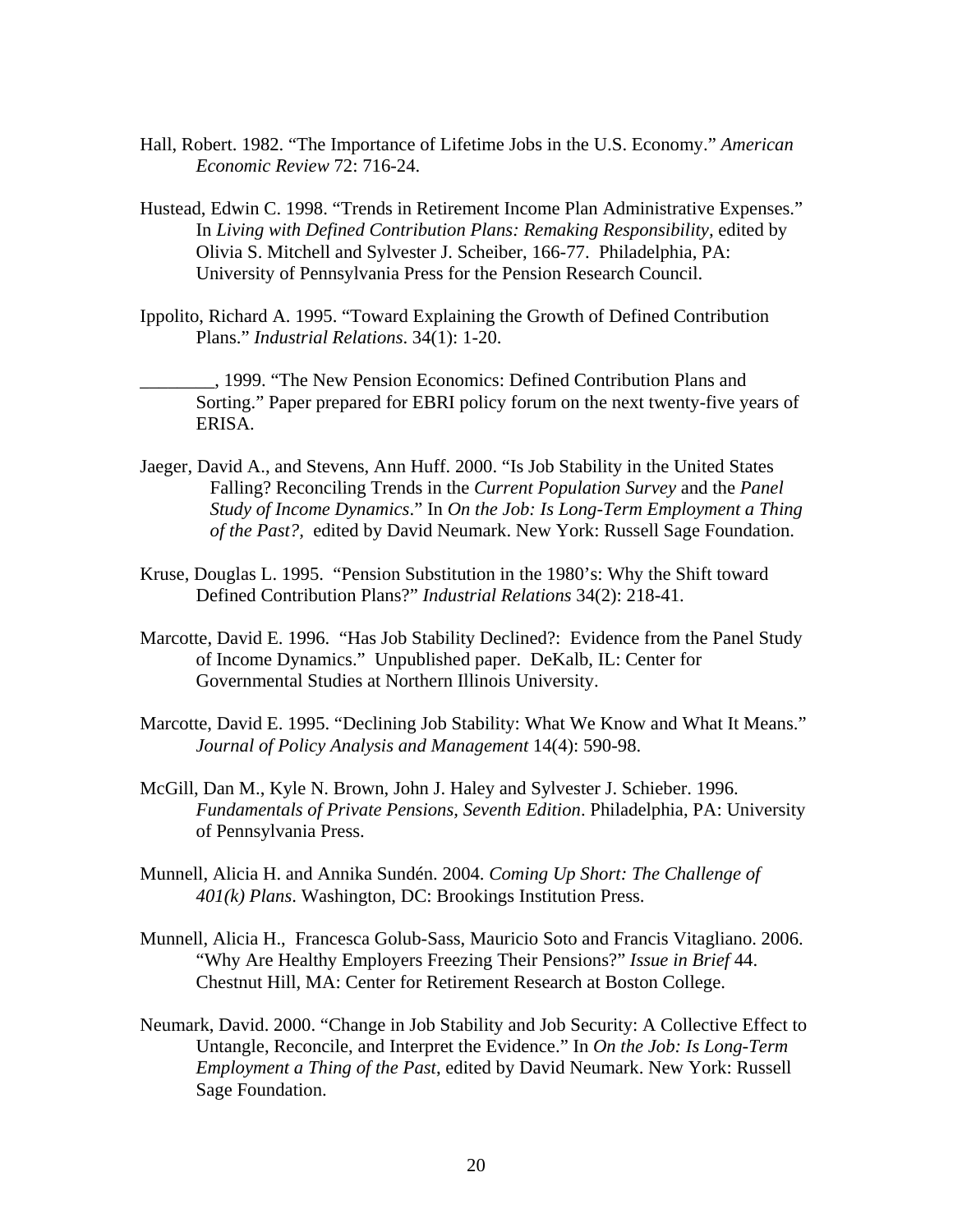- Neumark, David, Daniel Polsky, and Daniel Hansen,.2000.".Has Job Stability Declined Yet? New Evidence for the 1990s." In *On the Job: Is Long-Term Employment a Thing of the Past?,* edited by David Neumark. New York: Russell Sage Foundation.
- Papke, Leslie, Mitchell Petersen, and James Poterba. 1996 "Do 401k Plans Replace Other Employer Provided Pension?" In *Advances in the Economics of Aging*, edited by David A. Wise, 219-40. University of Chicago Press.
- Pension Benefit Guaranty Corporation, *Pension Insurance Data Book* (2003). Washington, DC: Government Printing Office.
- Rose, Stephen. 1995. "Declining Job Security and the Professionalization of Opportunity." *Research report 95-4.* Washington, DC: National Commission for Employment Policy.
- Sass, Steven A. 1997. *The Promise of Private Pensions.* Cambridge, MA: Harvard University Press.
- Stevens, Ann Huff. 2005. "The More Things Change: The More They Stay the Same: Trends in Long-Term Employment in the United States, 1969-2002." Working Paper 11878. Princeton, NJ: National Bureau of Economic Research
- Ureta, Manuelita. 1992. "The Importance of Lifetime Jobs in the U.S. Economy, Revisited." *American Economic Review* 82:1(March): 322-335.
- U.S. Bureau of the Census. 2005. *Statistical Abstract of the United States: 2006* (125th Edition) Washington, DC.
- U.S. Bureau of the Census. 1994. *General Report on Industrial Organization 1972-1992*. Washington, DC: U.S. Government Printing Office.
- U.S. Department of Labor. 2001-2002. *Private Pension Plan Bulletin: Abstract of 1998 Form 5500 Annual Reports*. Washington, DC: U.S. Government Printing Office.
- U.S. Department of Labor. 2006. *Economic Report of the President*. U.S. G.P.O. Washington, DC.
- U.S. Internal Revenue Service. 1988-2002. *IRS Data Book*. Publication 55b. Washington, DC: Government Printing Office.
- U.S. Internal Revenue Service. 2006. "EP Determination Letter Resource Guide Do I Need to File for a Determination Letter for my Retirement Plan*"*  http://www.irs.gov/retirement/article/0,,id=128038,00.html Washington, DC: Government Printing Office.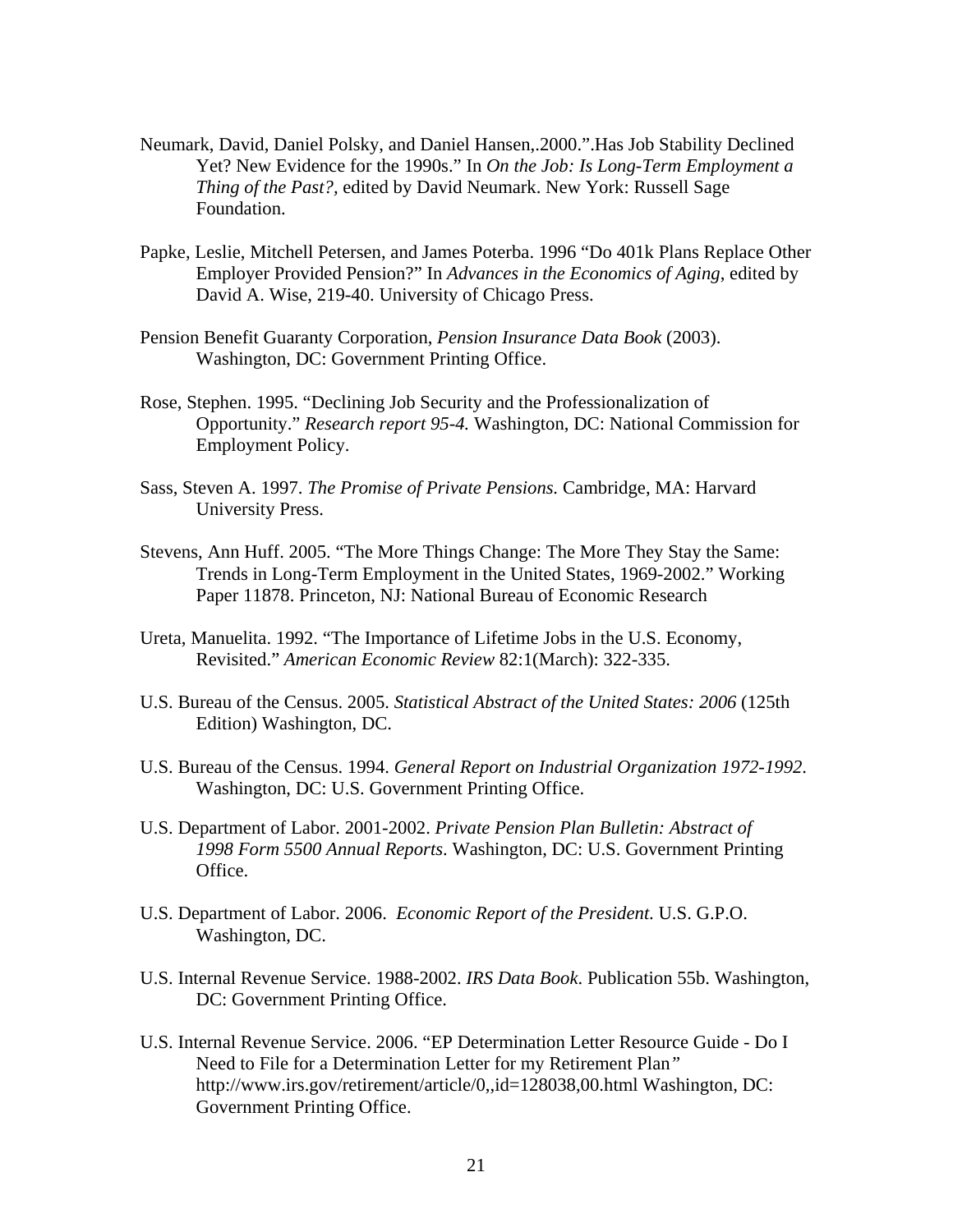Warshawsky, Mark J. 1995. "Determinants of Pension Plan Formations and Terminations." *Benefits Quarterly*. (Fourth Quarter): 71-80.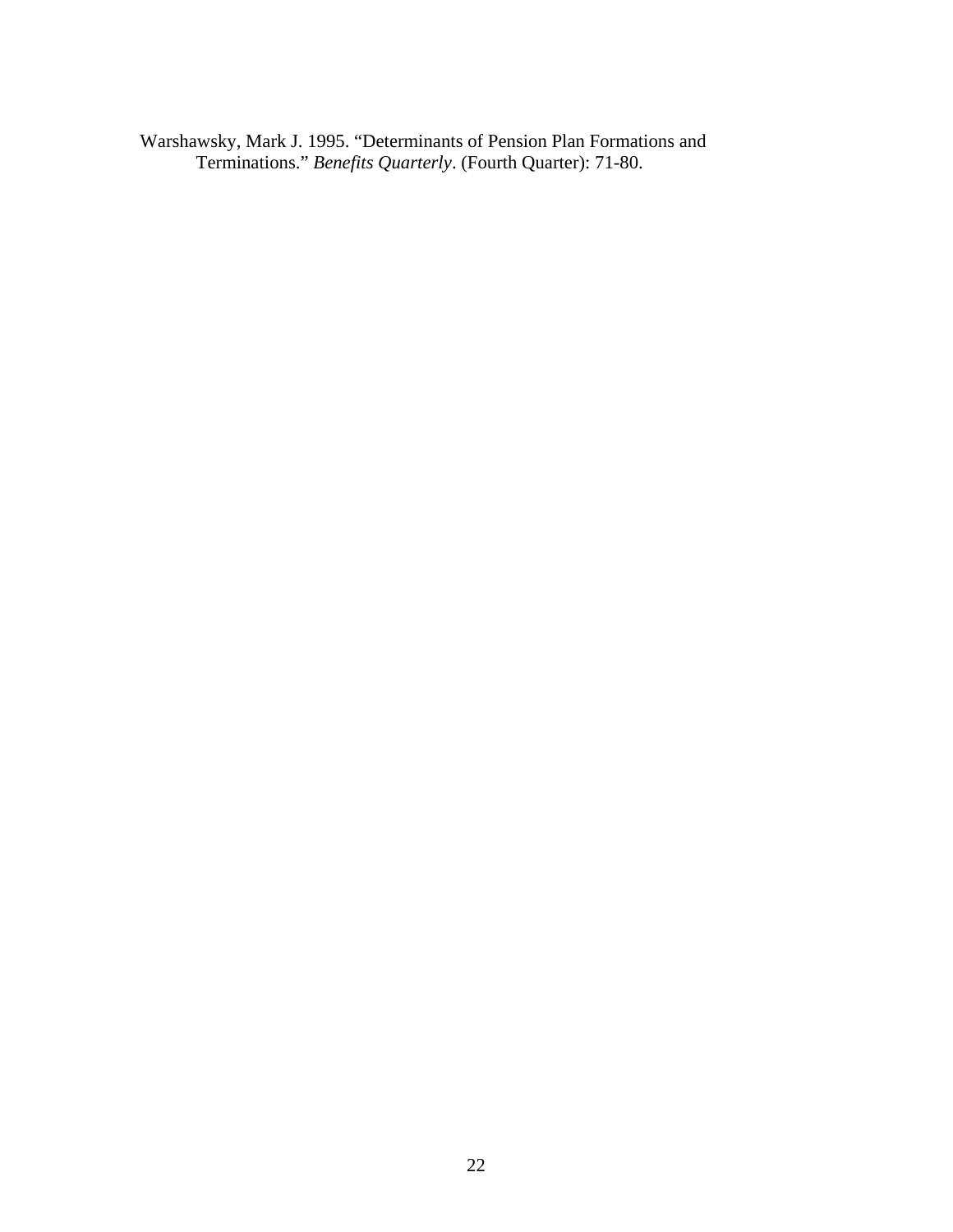| Date plan established | Percent of participants |
|-----------------------|-------------------------|
| Pre-1980              | 30.0                    |
| 1980-1984             | 17.6                    |
| 1985-1989             | 27.7                    |
| 1990-1994             | 19.6                    |
| 1995                  | 4.8                     |
| Date not specified    | ΟŽ                      |

Source: U.S. Department of Labor. 2001-2002. Private *Pension Plan Bulletin: Abstract of 1998 Form 5500 Annual Reports*. Washington, DC.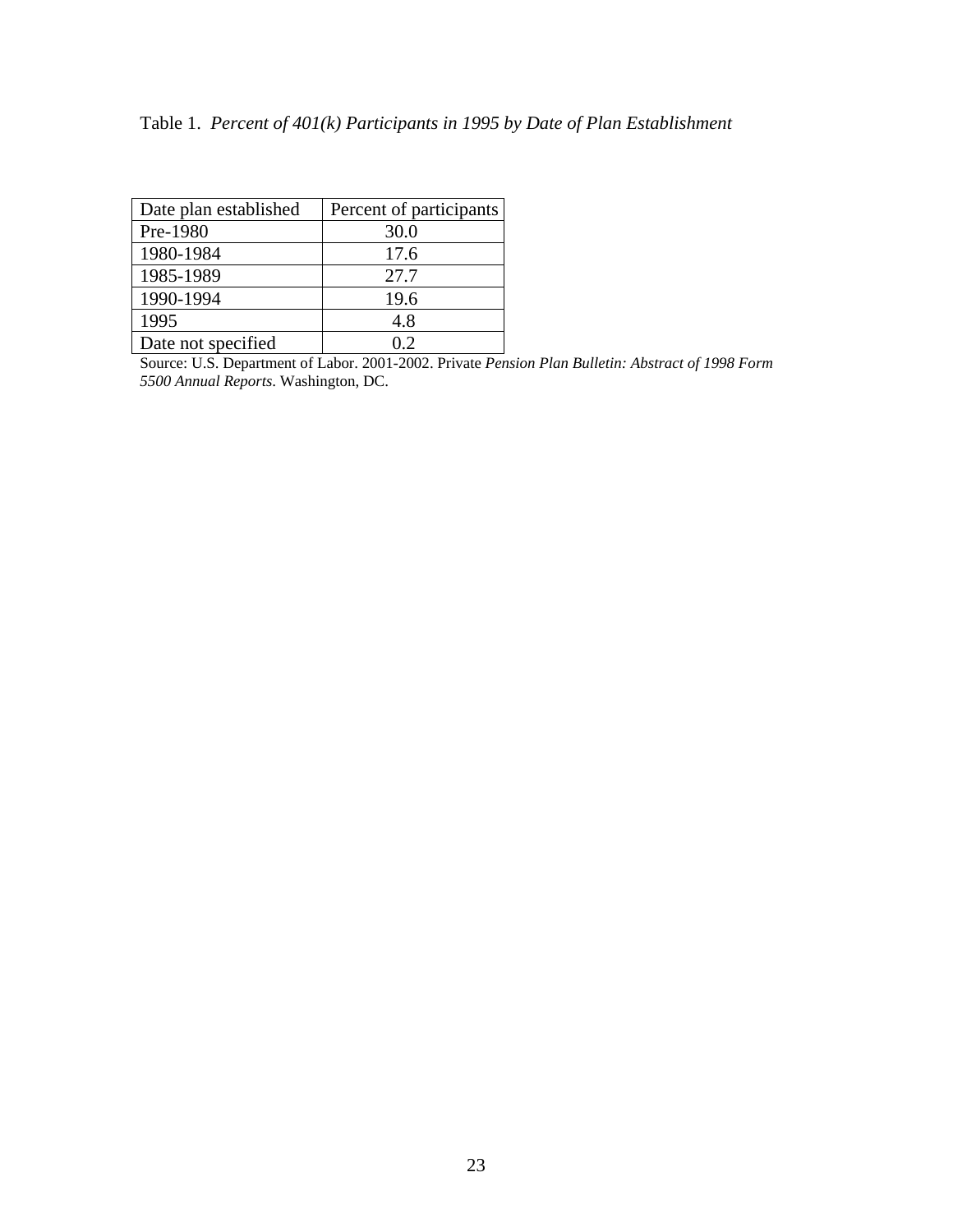| Time span and        | <b>Retention</b> rate  |            |  |  |
|----------------------|------------------------|------------|--|--|
| initial tenure group | Aged 45-54             | Aged 55-64 |  |  |
| 1983-1987            |                        |            |  |  |
| $0$ to $<\!\!2$      | .628                   | .485       |  |  |
| 2 to $\lt 9$         | .666                   | .624       |  |  |
| 9 to $<$ 15          | .795                   | .481       |  |  |
| $15+$                | .797                   | .475       |  |  |
| Total                | .744                   | .509       |  |  |
|                      |                        |            |  |  |
|                      |                        |            |  |  |
| 1996-2000            |                        |            |  |  |
| 0 to $<$ 2           | .516                   | .426       |  |  |
| 2 to $<$ 9           | .609                   | .486       |  |  |
| 9 to $<$ 15          | .679                   | .590       |  |  |
| $15+$                | .685                   | .451       |  |  |
| Total                | .635                   | .474       |  |  |
|                      |                        |            |  |  |
|                      |                        |            |  |  |
|                      | 1983-1987 to 1996-2000 |            |  |  |
| $0$ to $<$ 2         | $-.113*$               | $-.059$    |  |  |
| 2 to $<$ 9           | $-.057$                | $-.138*$   |  |  |
| $9$ to $< 15$        | $-.116*$               | $.109*$    |  |  |
| $15+$                | $-112*$                | $-.024$    |  |  |
| Total                | $-.109*$               | $-.034$    |  |  |
|                      |                        |            |  |  |

Table 2. *Estimated Four-Year Retention Rates for Older Male Workers using CPS Data, by Tenure Group*

*Source:* Authors' calculations.

\* Denotes the difference in 4-year retention rates is statistically significant at the 5-percent level.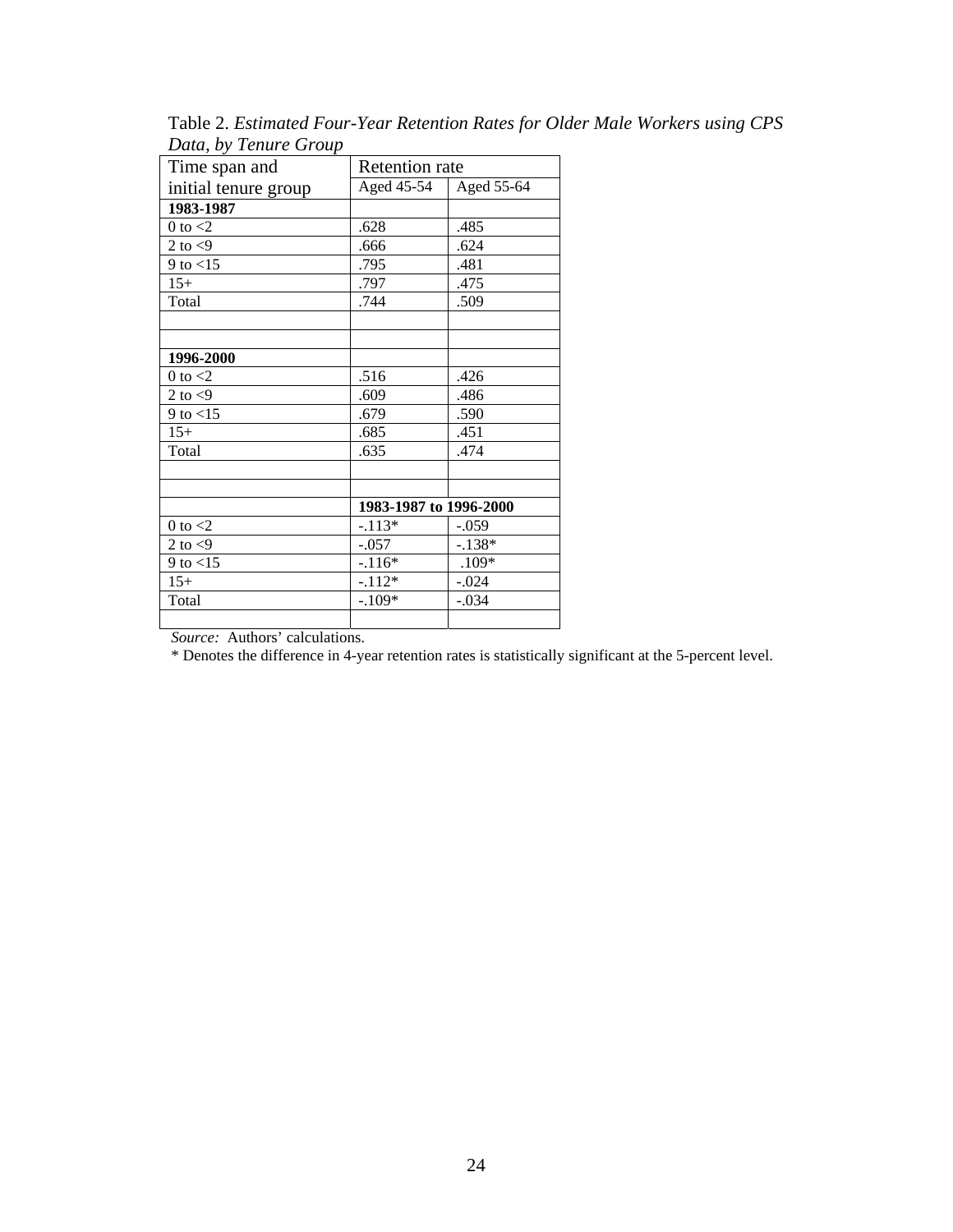| Characteristic         | 1998 | 2003 |  |
|------------------------|------|------|--|
| Pension participation  | 60.7 | 62.5 |  |
| Participation by type: |      |      |  |
| DB only                | 35.2 | 25.6 |  |
| DC only                | 43.2 | 57.8 |  |
| <b>Both</b>            | 21.6 | 16.7 |  |
| Median tenure          | 9.8  | 7.8  |  |
| With pension           | 12.8 | 12.6 |  |
| Without pension        | 4.9  | 3.9  |  |
| Mean tenure            | 12.1 | 11.4 |  |
| With pension           | 14.5 | 13.8 |  |
| Without pension        | 8.4  | 7.5  |  |

Table 3. *Descriptive Data from the SIPP for Workers Aged 45-64, 1998 and 2003*

*Source:* Authors' calculations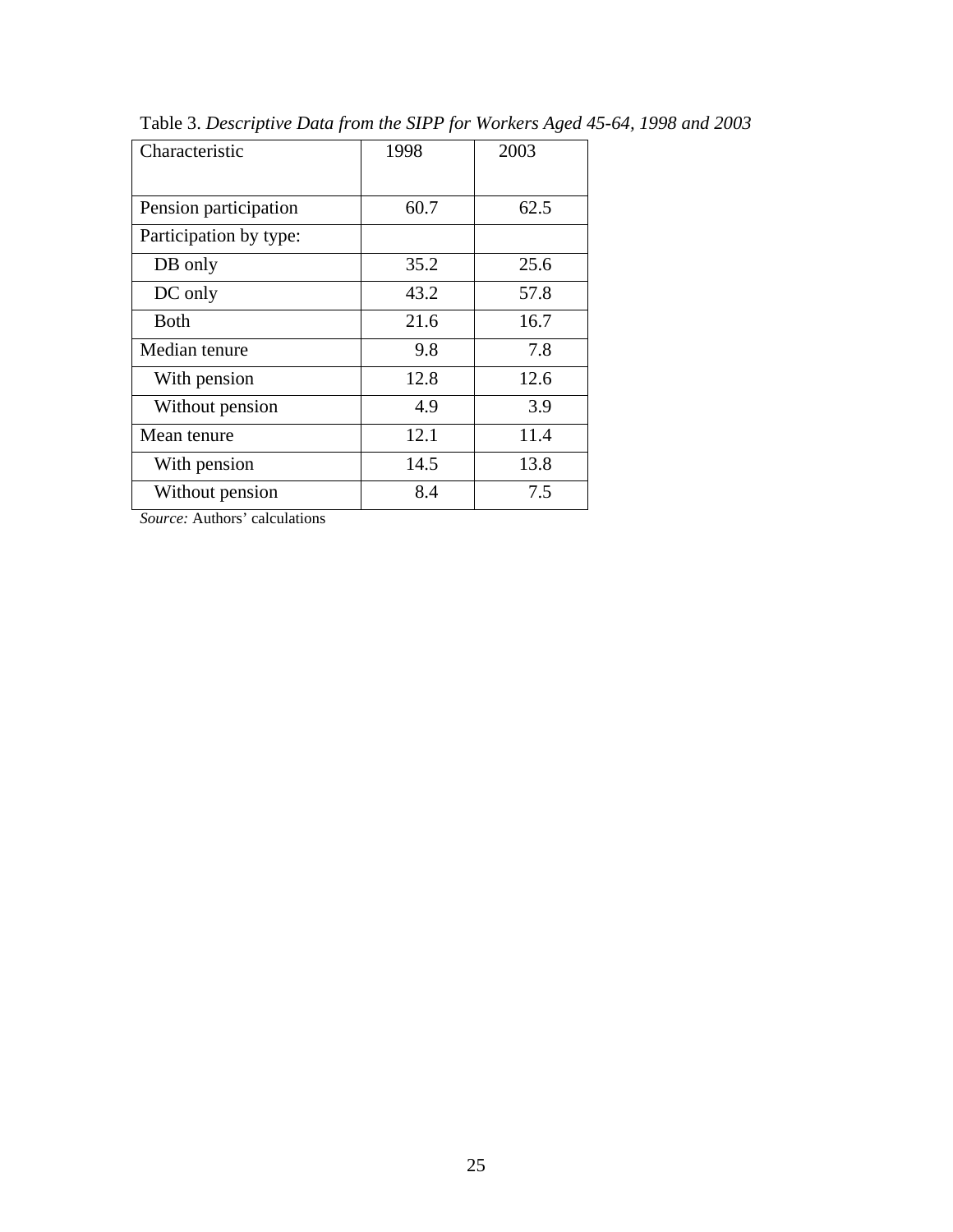|                               | (2)<br>(1)  |            |             | (3)        |             |                      |  |
|-------------------------------|-------------|------------|-------------|------------|-------------|----------------------|--|
| Variable                      | Coefficient | $(t-stat)$ | Coefficient | $(t-stat)$ | Coefficient | $(t-stat)$           |  |
|                               |             |            |             |            |             |                      |  |
| Year                          | $-.665$     | $(-4.53)$  | $-.361$     | $(-2.25)$  | $-.241$     | $(-1.51)$            |  |
| Pension                       |             |            | 3.588       | (22.65)    |             |                      |  |
| participation                 |             |            |             |            |             |                      |  |
| DB only                       |             |            |             |            | 4.048       | (19.75)              |  |
| DC only                       |             |            |             |            | 2.702       | (15.31)              |  |
| Both DB & DC                  |             |            |             |            | 5.813       | (24.37)              |  |
| Age 50-54                     |             |            | 1.538       | (9.47)     | 1.514       | (9.37)               |  |
| Age 55-59                     |             |            | 2.517       | (13.72)    | 2.532       | (13.87)              |  |
| Age 60-64                     |             |            | 3.876       | (17.02)    | 3.910       | (17.25)              |  |
| Female                        |             |            | $-.728$     | $(-5.05)$  | $-.724$     | $(-5.05)$            |  |
| Married                       |             |            | .875        | (5.85)     | .882        | (5.94)               |  |
| Nonwhite                      |             |            | $-.077$     | $(-0.47)$  | .016        | (0.10)               |  |
| College                       |             |            | $-.694$     | $(-4.32)$  | $-0.717$    | $(-4.48)$            |  |
| Metro                         |             |            | $-.372$     | $(-2.24)$  | $-.408$     | $(-2.47)$            |  |
| Public sector<br>worker       |             |            | 1.936       | (10.74)    | 1.788       | (9.88)               |  |
| Private sector --<br>goods    |             |            | 1.882       | (10.84)    | 1.848       | (10.69)              |  |
| Large firm                    |             |            | .775        | (4.81)     | .649        | (4.04)               |  |
| Union                         |             |            | 3.450       | (19.34)    | 3.227       | (18.03)              |  |
| High paid                     |             |            | 2.522       | (15.41)    | 2.518       | (15.46)              |  |
| Earnings                      |             |            | .0003       | (13.40)    | .0003       | (12.80)              |  |
| Unemployment<br>rate in state |             |            | $-.348$     | $(-4.73)$  | $-.348$     | $\overline{(-4.75)}$ |  |
| Constant                      | 12.077      | (116.66)   | 5.418       | (12.96)    | 5.509       | (13.24)              |  |
| $\mathbb{R}^2$ :              | .001        |            | .177        |            | .186        |                      |  |
| Observations                  | 18,833      |            | 18,833      |            | 18,833      |                      |  |

Table 4. *OLS Results for Tenure, SIPP 1998 and 2003*

Age dummies take on value of 1 if an individual lies within the specified age category. Female, Married, Nonwhite, College, and Metro are dummy variables set equal to 1 when the person has the characteristic or lives in a metro area. The work-related variables relate to the person's primary employment and take on a value of 1 if a person works in the public sector, works in the private goods sector, works for a firm with over 100 employees, is a member of a union, has some or all his health insurance paid for by the employer, and participates in a pension plan, respectively. "Earnings" is a continuous variable representing a person's monthly income from his primary job. The state unemployment rate comes from the Bureau of Labor Statistics. The 'year' dummy takes on a value of 1 for 2003.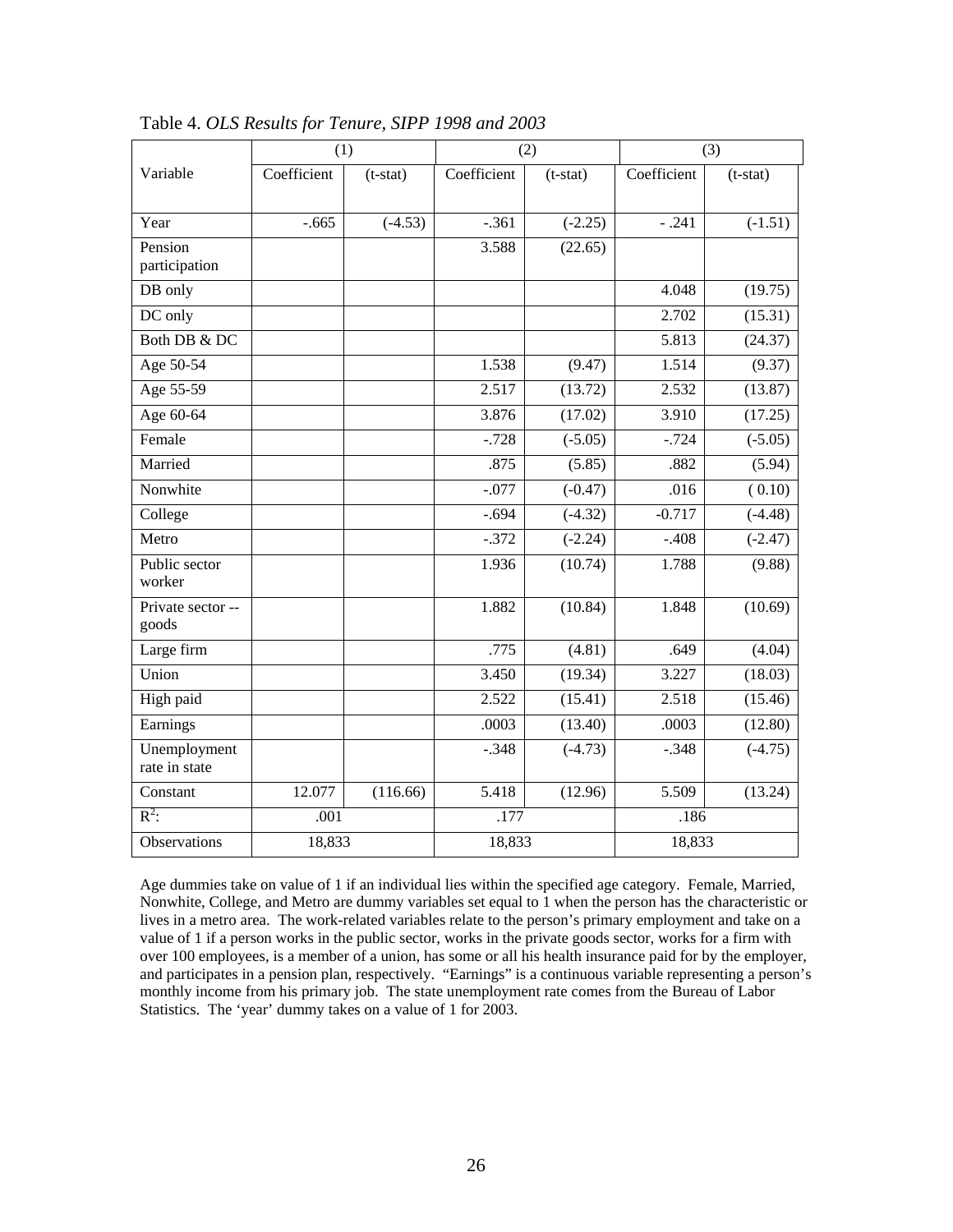Figure 1. *Accrued Pension Benefits in a Traditional Defined Benefit and 401(k) Plan*



*Source*: Clark and Schieber (2002).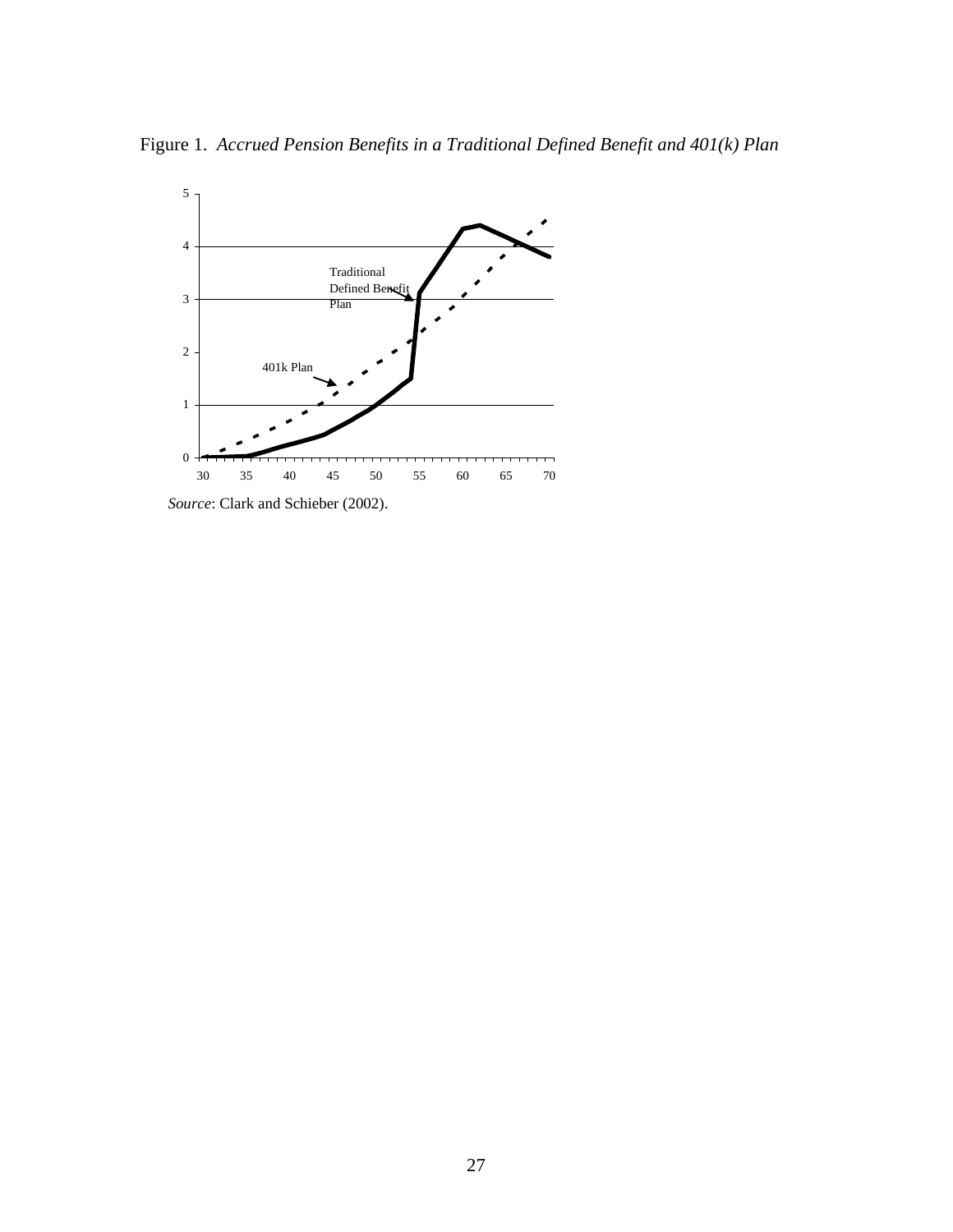

Figure 2. *The Impact of Mobility on Defined Benefit Replacement Rates* 

*Source*: Munnell and Sundén (2004).

Note: Calculations assume 4.1 percent nominal wage growth, with inflation at 3 percent and real wage growth at 1.1 percent. The age-earnings profile is based on career earnings profiles for males and females born between 1926 and 1965. In this profile, earnings reach a peak at age 47. After adding the economywide factors, real wages peak at age 51 and nominal wages at age 61. The salary at age 50 equals \$44,000 – the median wage for a 50-year old covered by a pension plan in the 2001 Survey of Consumer Finances. This results in a salary of \$17,000 at age 30, when the workers in the simulation begin to participate in a plan; and an ending salary of \$52,650 at age 62. The contribution rate for the 401(k) is 9 percent a year, with a 7.6 percent nominal rate of return on assets. Defined-benefit plan amounts are based on 1.5 percent of the average of the last five salaries for each year of service, with a 5-percent discount for each year of benefit receipt before age 62.

Source: Munnell and Sundén (2004).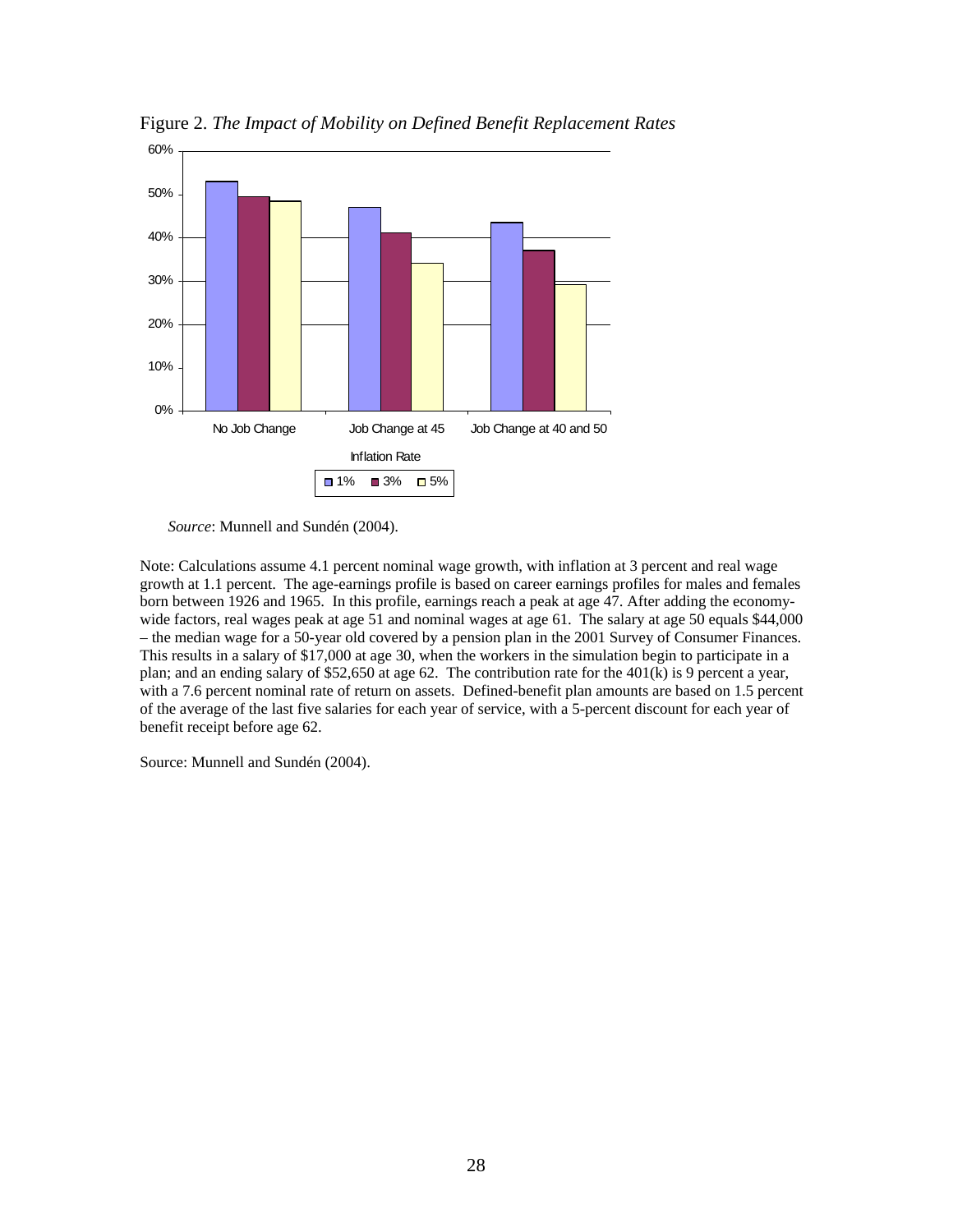



Note: Although these calculations adjust for double-counting, some overestimation of coverage may still remain.

Sources: U.S. Department of Labor (2004) and authors' calculations from U.S. Department of Labor (2006).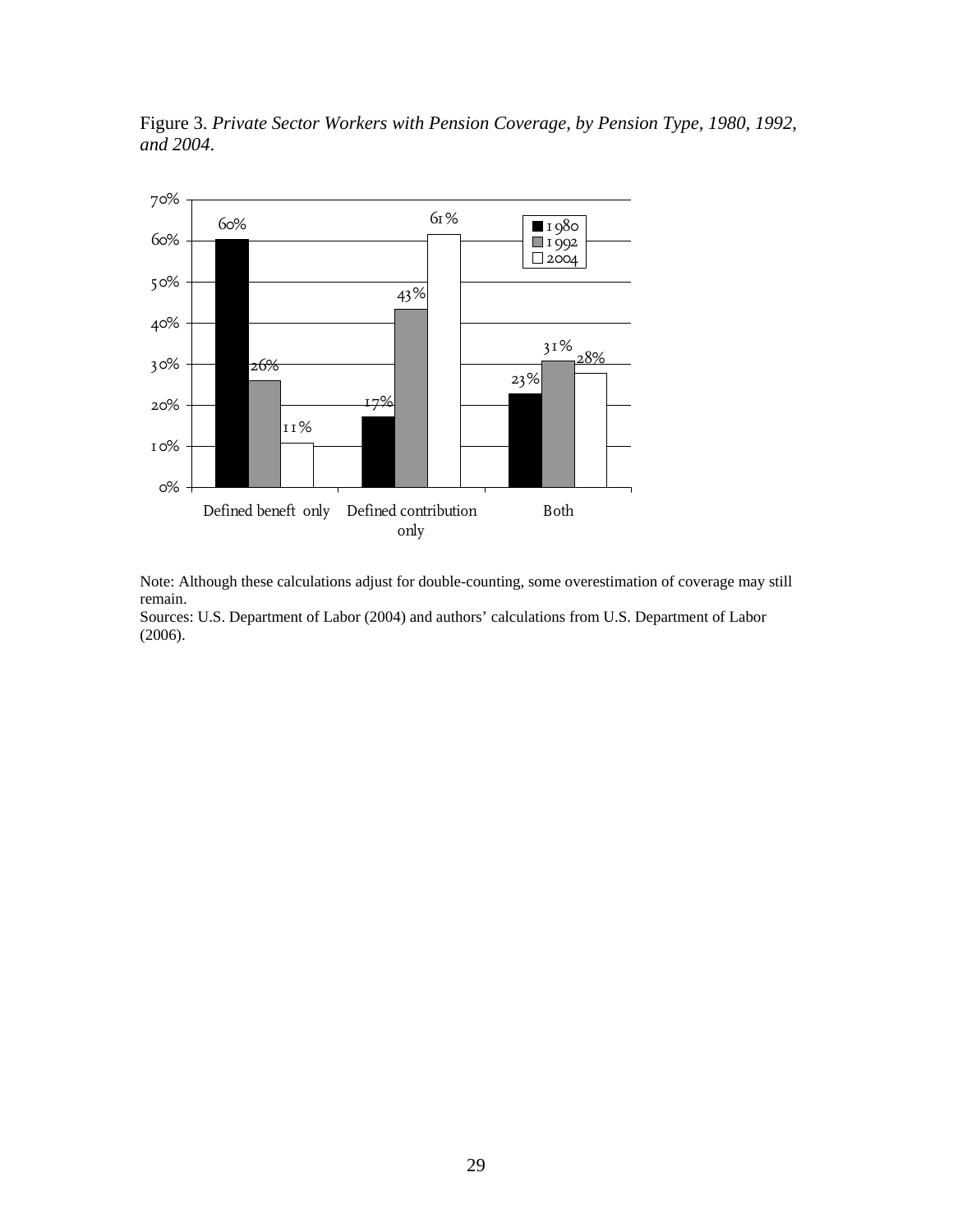Figure 4. *Net Change in Defined Benefit and Defined Contribution Plans Based on IRS Applications, 1960-2005*



Sources: Warshawsky (1995); U.S. Internal Revenue Service (1988-2006); McGill and others (1996).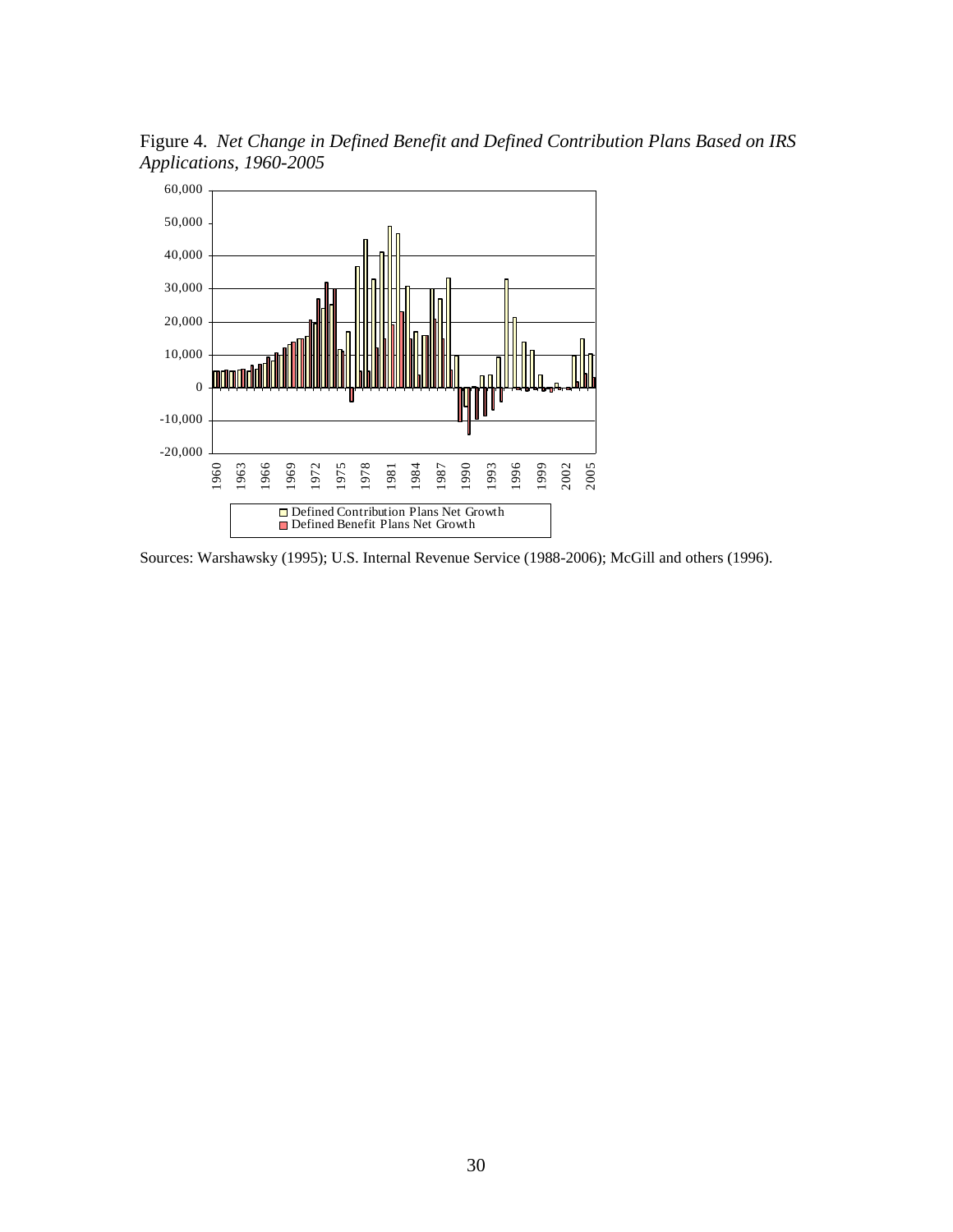Figure 5. *Median Years of Tenure of by Age, CPS Data, 1973-2004*



*Source*: Authors calculations from U.S. Bureau of the Census (1973-2004).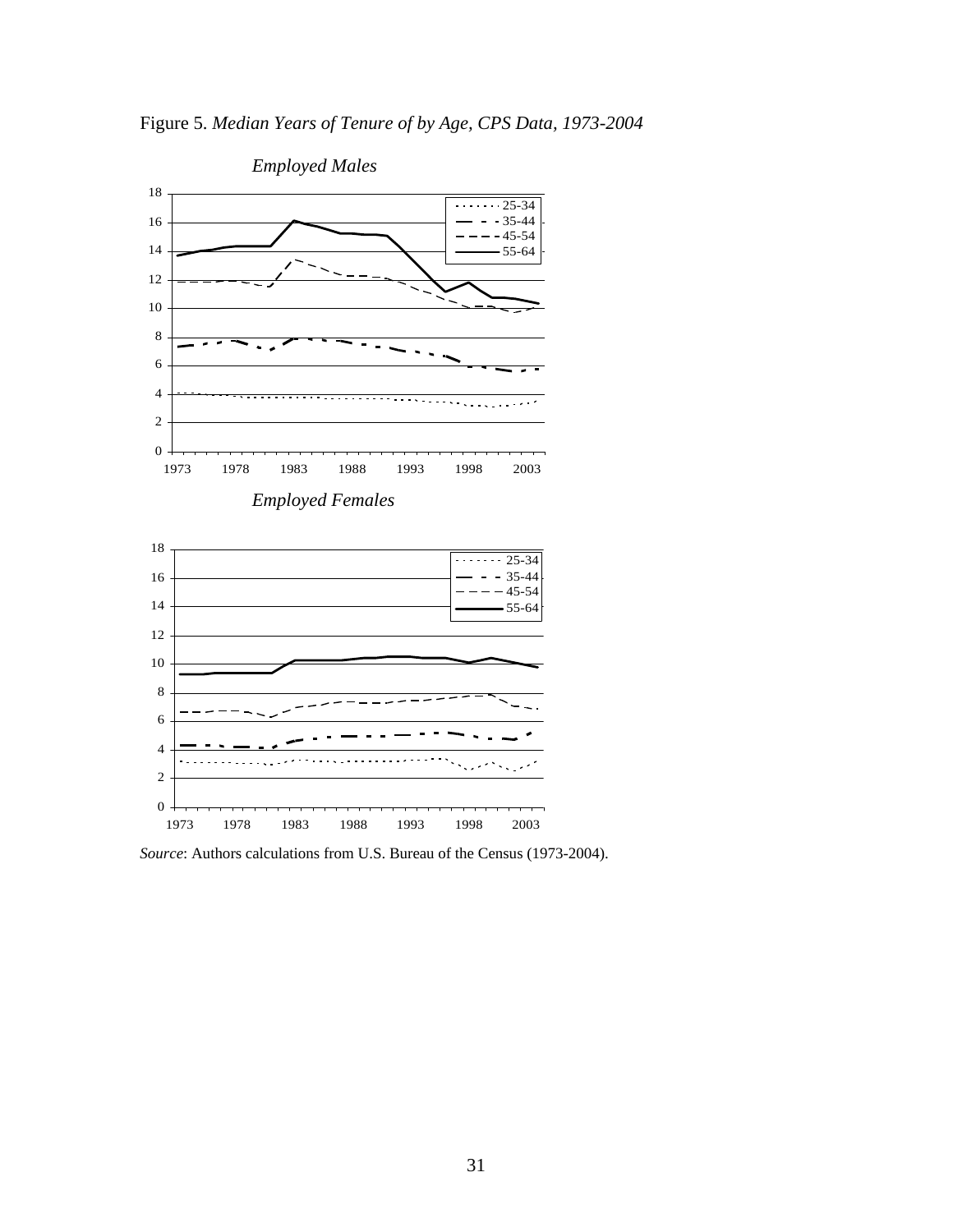Figure 6. *Full-Time Workers with Age-50 Employer as a Percent of all Workers, by Age, 1973-2004* 



*Female Workers*



*Source*: Authors' calculations from U.S. Bureau of the Census (1973-2004).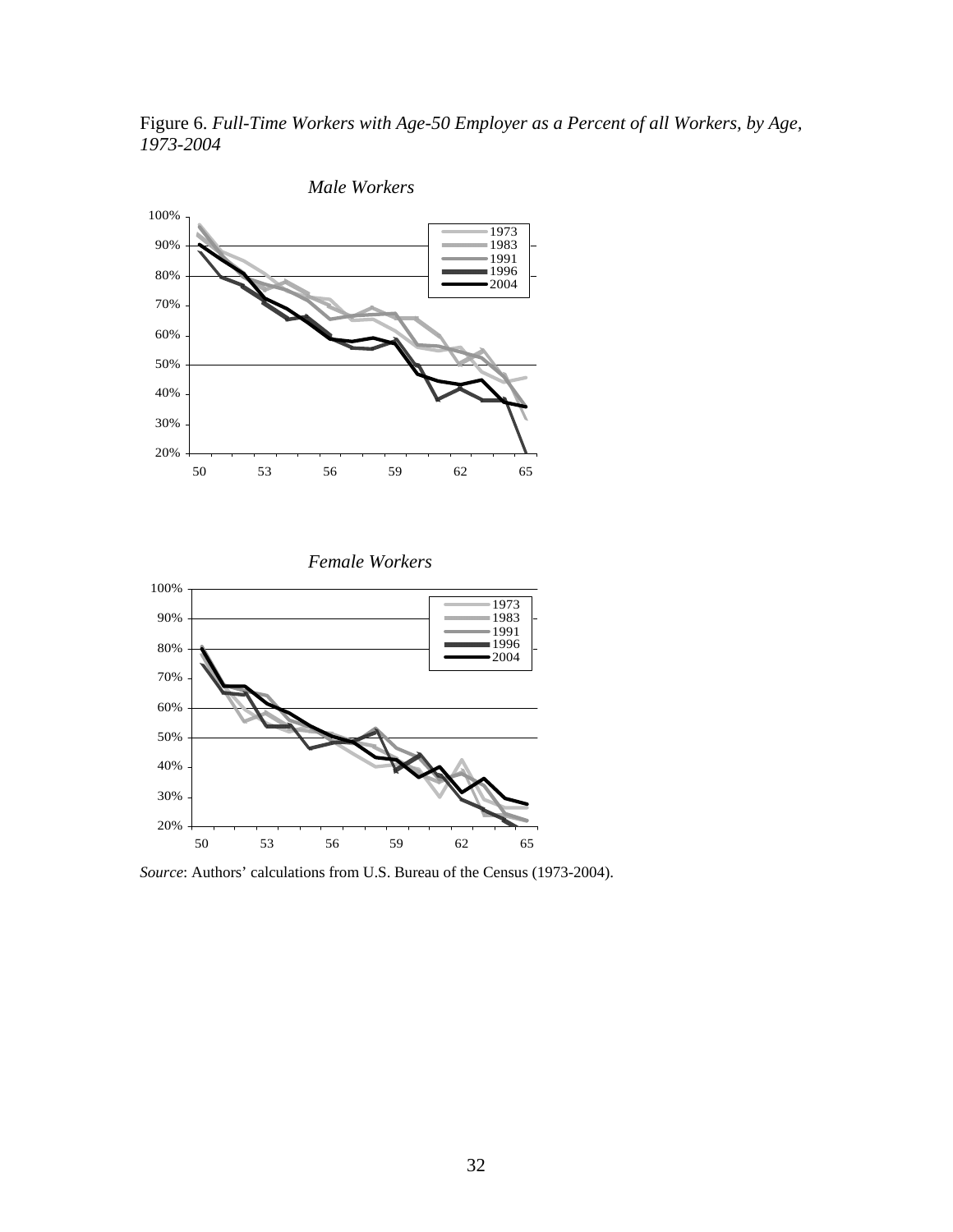



 *Employed Males*

*Source*: Authors' calculations from U.S. Bureau of the Census (1973-2004).



# *Employed Females*

*Source*: Authors' calculations from U.S. Bureau of the Census (1973-2004).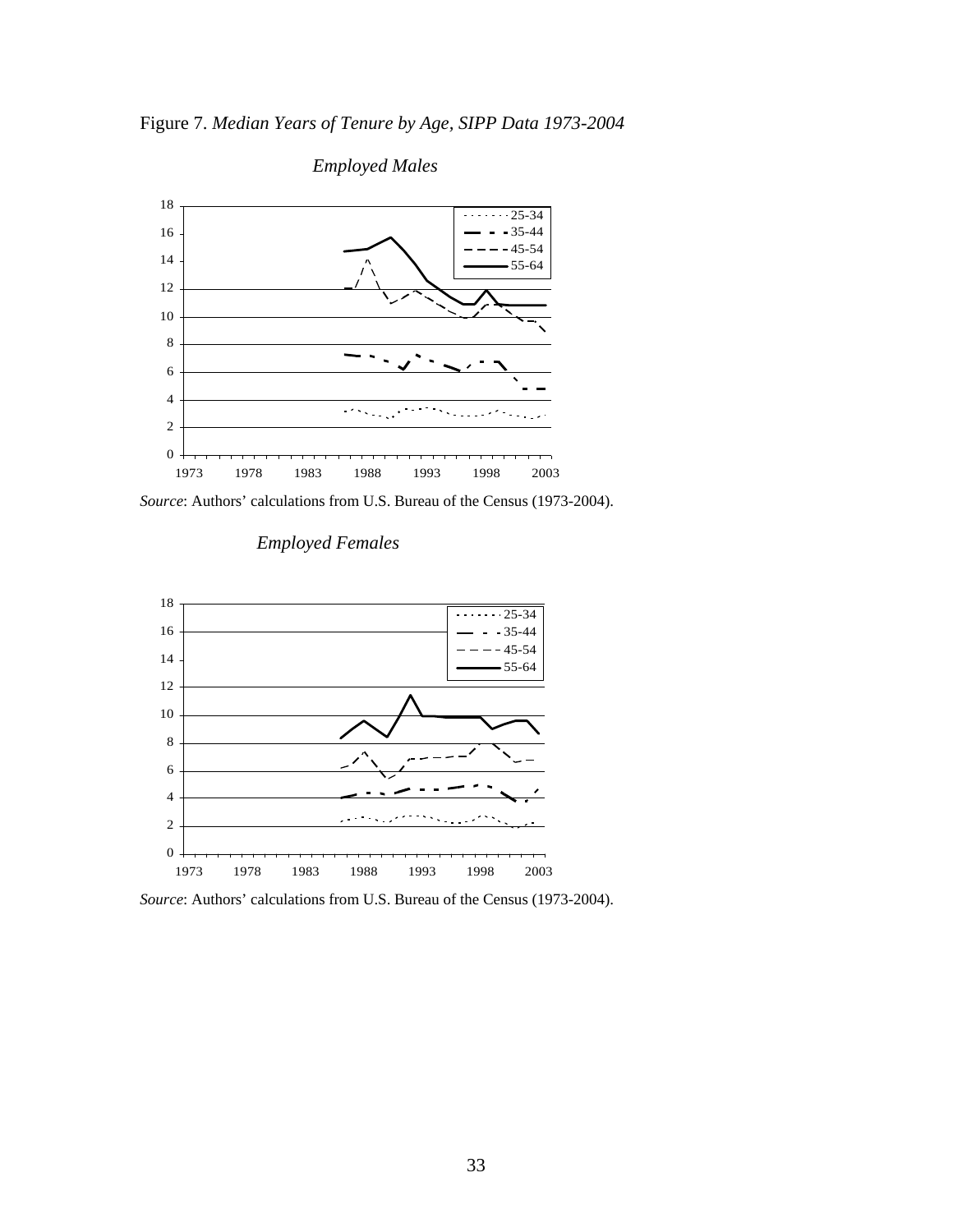

Figure 8. *Number of U.S. Immigrants, 1901-2000, by Decade*

*Source*: U.S. Bureau of the Census (2006).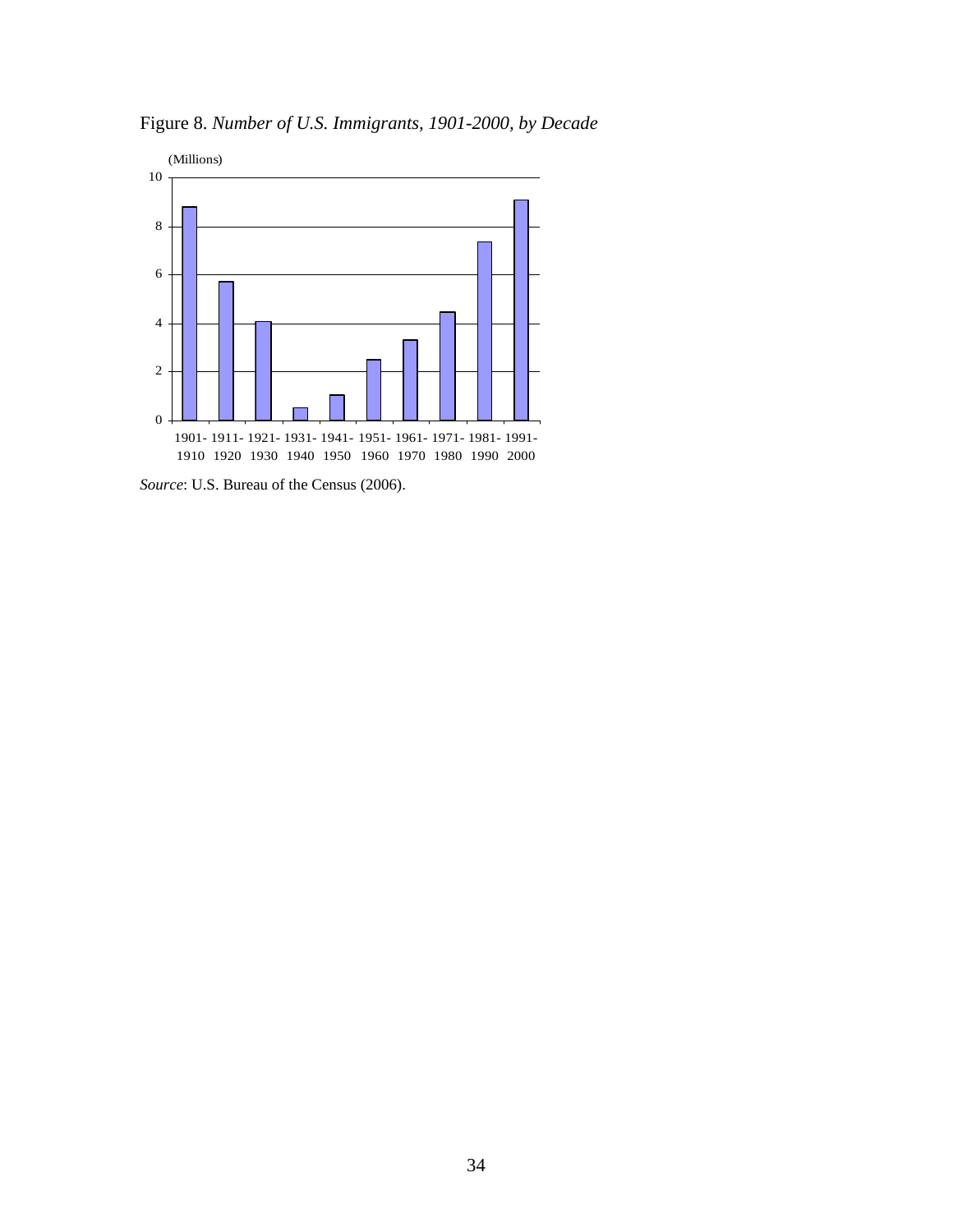| Time span<br>and initial<br>tenure group | All Ages |       | Aged 45-54 |       |       | Aged 55-64 |       |       |       |
|------------------------------------------|----------|-------|------------|-------|-------|------------|-------|-------|-------|
|                                          | All      | Men   | Women      | All   | Men   | Women      | All   | Men   | Women |
| 1983-1987                                |          |       |            |       |       |            |       |       |       |
| $0$ to $<$ 2                             | 0.425    | 0.451 | 0.400      | 0.642 | 0.628 | 0.655      | 0.511 | 0.485 | 0.540 |
| $2$ to $<9$                              | 0.551    | 0.592 | 0.510      | 0.646 | 0.666 | 0.630      | 0.546 | 0.624 | 0.484 |
| 9 to $<$ 15                              | 0.773    | 0.789 | 0.751      | 0.811 | 0.795 | 0.829      | 0.474 | 0.481 | 0.468 |
| $15+$                                    | 0.672    | 0.697 | 0.612      | 0.790 | 0.797 | 0.769      | 0.471 | 0.475 | 0.463 |
| Total                                    | 0.563    | 0.604 | 0.516      | 0.726 | 0.744 | 0.544      | 0.496 | 0.509 | 0.617 |
|                                          |          |       |            |       |       |            |       |       |       |
| 1987-1991                                |          |       |            |       |       |            |       |       |       |
| $0$ to $<$ 2                             | 0.422    | 0.435 | 0.408      | 0.590 | 0.544 | 0.631      | 0.483 | 0.472 | 0.495 |
| 2 to $<$ 9                               | 0.507    | 0.523 | 0.489      | 0.604 | 0.630 | 0.583      | 0.441 | 0.396 | 0.485 |
| $9$ to $< 15$                            | 0.742    | 0.758 | 0.723      | 0.730 | 0.799 | 0.674      | 0.486 | 0.479 | 0.493 |
| $15+$                                    | 0.715    | 0.718 | 0.710      | 0.814 | 0.805 | 0.835      | 0.463 | 0.461 | 0.466 |
| Total                                    | 0.543    | 0.567 | 0.515      | 0.695 | 0.720 | 0.665      | 0.462 | 0.448 | 0.481 |
|                                          |          |       |            |       |       |            |       |       |       |
| 1991-1995                                |          |       |            |       |       |            |       |       |       |
| $0$ to $<$ $\!2$                         | 0.471    | 0.473 | 0.471      | 0.637 | 0.569 | 0.698      | 0.502 | 0.438 | 0.572 |
| $2$ to $<\!\!9$                          | 0.542    | 0.555 | 0.530      | 0.628 | 0.678 | 0.589      | 0.470 | 0.416 | 0.523 |
| $9$ to $< 15$                            | 0.726    | 0.740 | 0.709      | 0.747 | 0.727 | 0.762      | 0.534 | 0.517 | 0.550 |
| $15+$                                    | 0.685    | 0.667 | 0.717      | 0.775 | 0.747 | 0.827      | 0.420 | 0.390 | 0.471 |
| Total                                    | 0.570    | 0.581 | 0.558      | 0.700 | 0.701 | 0.698      | 0.461 | 0.418 | 0.515 |
|                                          |          |       |            |       |       |            |       |       |       |
| 1996-2000                                |          |       |            |       |       |            |       |       |       |
| $0$ to $<$ 2                             | 0.347    | 0.363 | 0.330      | 0.475 | 0.516 | 0.440      | 0.412 | 0.426 | 0.397 |
| 2 to $<$ 9                               | 0.507    | 0.520 | 0.492      | 0.605 | 0.609 | 0.602      | 0.485 | 0.486 | 0.484 |
| $9$ to $< 15$                            | 0.676    | 0.699 | 0.649      | 0.656 | 0.679 | 0.637      | 0.558 | 0.590 | 0.533 |
| $15+$                                    | 0.648    | 0.651 | 0.645      | 0.690 | 0.685 | 0.698      | 0.442 | 0.451 | 0.431 |
| Total                                    | 0.497    | 0.517 | 0.474      | 0.619 | 0.635 | 0.602      | 0.467 | 0.474 | 0.460 |
|                                          |          |       |            |       |       |            |       |       |       |
| 2000-2004                                |          |       |            |       |       |            |       |       |       |
| $0$ to $<$ $\!2$                         | 0.422    | 0.431 | 0.413      | 0.613 | 0.575 | 0.648      | 0.547 | 0.547 | 0.546 |
| $2$ to $<\!\!9$                          | 0.552    | 0.572 | 0.531      | 0.638 | 0.664 | 0.614      | 0.546 | 0.486 | 0.613 |
| $9$ to $< 15$                            | 0.676    | 0.688 | 0.662      | 0.720 | 0.752 | 0.694      | 0.504 | 0.476 | 0.530 |
| $15+$                                    | 0.675    | 0.681 | 0.666      | 0.740 | 0.744 | 0.735      | 0.514 | 0.534 | 0.488 |
| Total                                    | 0.545    | 0.563 | 0.525      | 0.681 | 0.693 | 0.669      | 0.526 | 0.512 | 0.542 |

Table A1.Estimated Four-Year Retention Rates by Tenure Group

*Source:* Authors' calculations.